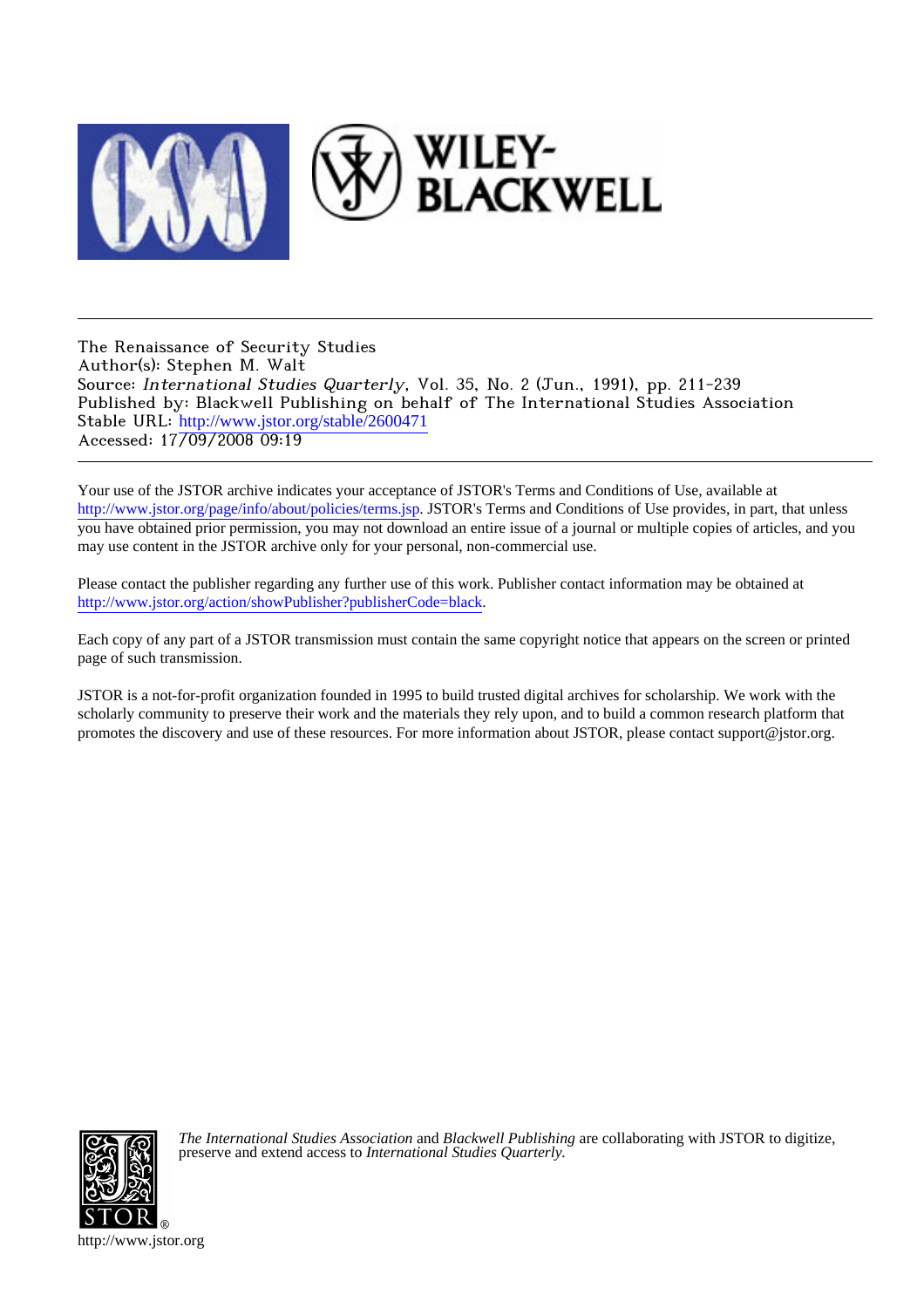# **Mershon Series: Research Programs and Debates**

"The Renaissance of Security Studies" by Stephen M. Walt is the first article to appear in International Studies Quarterly's "Research Programs and Debates" series. This occasional series is intended to bring to ISQ readers articles that critically review selected areas of research or current debates over significant issues related to international studies. Like all other manuscripts, papers solicited for this series are refereed by members of the editorial board and guest reviewers. The editors welcome proposals for future themes and articles for this series. We wish to thank the Mershon Center of The Ohio State University for its support of this series.—The Editors

## **The Renaissance of Security Studies**

## STEPHEN M. WALT

University of Chicago

This article examines the evolution of security studies, focusing on recent developments in the field. It provides a survey of the field, a guide to the current research agenda, and some practical lessons for managing the field in the years ahead. Security studies remains an interdisciplinary enterprise, but its earlier preoccupation with nuclear issues has broadened to include topics such as grand strategy, conventional warfare, and the domestic sources of international conflict, among others. Work in the field is increasingly rigorous and theoretically inclined, which reflects the marriage between security studies and social science and its improved standing within the academic world. Because national security will remain a problem for states and because an independent scholarly community contributes to effective public policy in this area, the renaissance of security studies is an important positive development for the field of international relations.

In the mid-1970s, the field of security studies began a dramatic resurgence. In addition to a noticeable increase in professional activity and published work on security-related topics, security studies became more rigorous, methodologically sophisticated, and theoretically inclined. Scholars continued to differ on specific policy issues, but competing views were increasingly based on systematic social scientific

Author's note: I thank the following individuals for their comments on earlier drafts of this paper: Christopher Achen, Richard Betts, Dale Copeland, Michael Desch, George Downs, Alexander George, Charles Glaser, Alicia Levine, Jack Levy, Sean Lynn-Jones, John Mearsheimer, Andrew Moravcsik, Robert Pape, Barry Posen, Duncan Snidal, Jack Snyder, Rebecca Stone, and Stephen Van Evera. I am also grateful to Owen Cote and Kennette Benedict for useful discussions, and to James Marquardt for research assistance.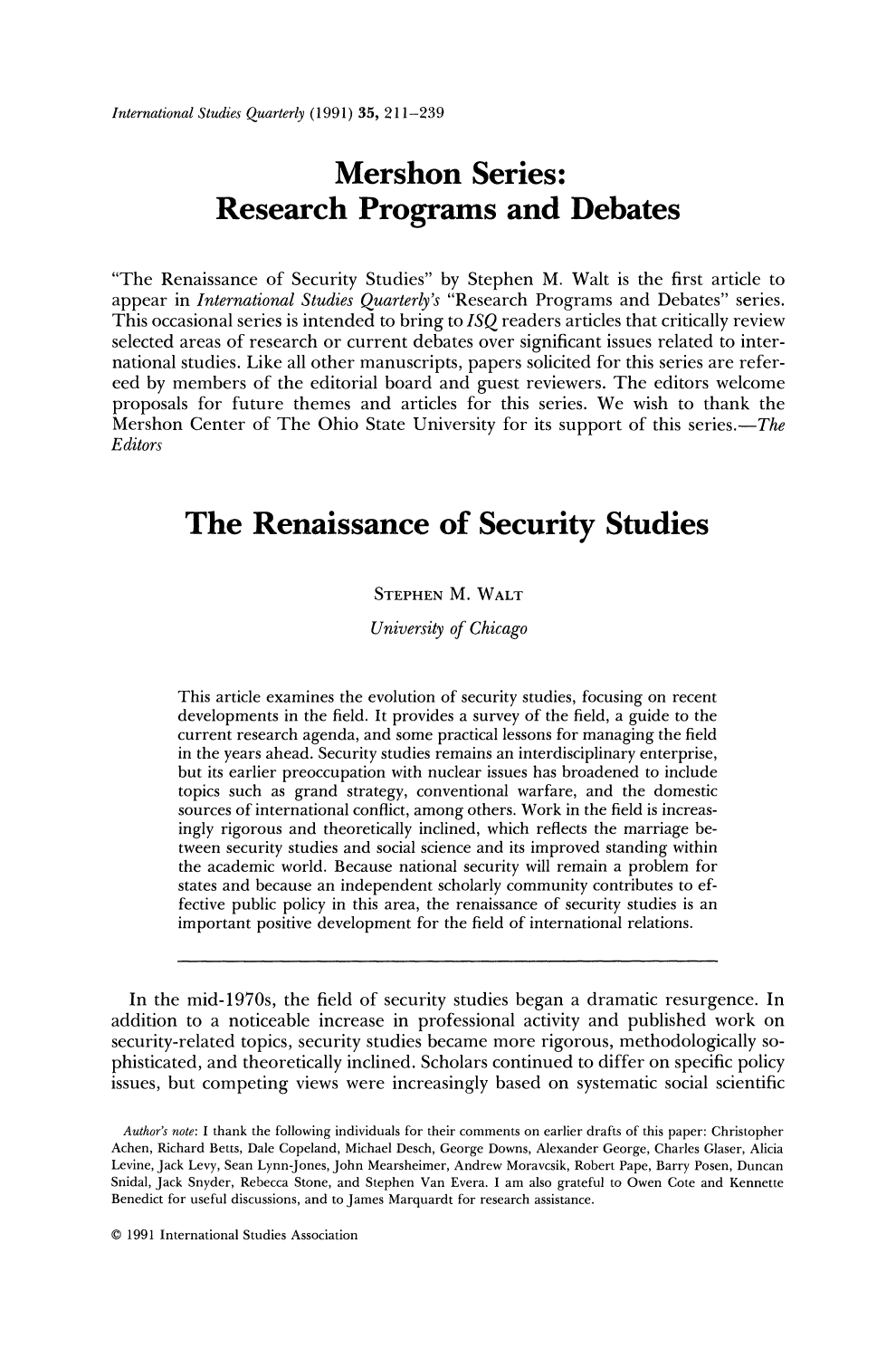research rather than on unverified assertions or arguments by authority. These developments help explain the recent prominence of the subfield and its growing acceptance within the academic world, and they establish a firm foundation for future work. Given the continued need for independent analyses of security issues, the resurgence of security studies is an important positive development for the field of international relations.

This article examines this recent renaissance with several aims in mind. First, I seek to provide a survey of the field and a guide to the current research agenda.<sup>1</sup> Second, by examining the evolution of a particular subfield, I hope to offer some basic insights into the sociology of knowledge in international relations. What determines the prominence of different fields, the attention paid to specific topics within them, and their ability to generate cumulative knowledge? Finally, by tracing the rise, fall, and recovery of security studies, I seek to identify some practical lessons for managing the field in the years ahead.

This article is divided into five sections. Part I offers a definition of security studies and describes its place within the broader field of international relations. Part II outlines the central features of the so-called Golden Age (1955–1965) and discusses why the field declined in the late 1960s. Part III describes the recent renaissance, examining both how the field has changed and why this rebirth occurred. Part IV summarizes the current research agenda and considers some potential pitfalls; Part V offers several lessons and guidelines for enhancing future progress.

#### What is "Security Studies?"

The boundaries of intellectual disciplines are permeable; as a result, any effort to delineate the precise scope of security studies is somewhat arbitrary. The main focus of security studies is easy to identify, however: it is the phenomenon of war. Security studies assumes that conflict between states is always a possibility and that the use of military force has far-reaching effects on states and societies (Bull, 1968; Martin, 1980). Accordingly, security studies may be defined as the study of the threat, use, and *control of military force* (Nye and Lynn-Jones, 1988). It explores the conditions that make the use of force more likely, the ways that the use of force affects individuals, states, and societies, and the specific policies that states adopt in order to prepare for, prevent, or engage in war.

The security studies literature often overlaps with more general works on international relations, and most of it fits comfortably within the familiar realist paradigm. In general, however, the research program of security studies is usually informed by debates over central policy problems and tends to address phenomena that can be controlled by national leaders (Smoke, 1975:259).<sup>2</sup> As a result, scholarship tends to concentrate on *manipulable variables*, on relationships that can be altered by deliberate acts of policy. Given the military power is the central focus of the field and is subject to political control, this tendency is appropriate.<sup>3</sup>

<sup>&</sup>lt;sup>1</sup> This article is a personal and therefore subjective assessment of the field. I regret the inevitable omissions; given limited space, I have been forced to omit many important works. For other recent surveys of security studies, see Smoke (1975), Gray (1982), Jervis, Lederberg, North, Rosen, Steinbruner, and Zinnes (1986), Social Science Research Council (1986), Nye and Lynn-Jones (1988), and Freedman (1989).

<sup>&</sup>lt;sup>2</sup> Works of "pure" theory reflect changing political concerns as well, but the connections are often less direct and the policy implications less evident.

<sup>&</sup>lt;sup>3</sup> Many international relations theories contain concepts that are not easily controlled, such as "polarity," "lateral pressure," or "status inconsistency." By contrast, works in security studies tend to employ concepts that are controllable by national leaders, such as military doctrine and strategy, the tools of statecraft (e.g., deterrence) or the size and character of armaments.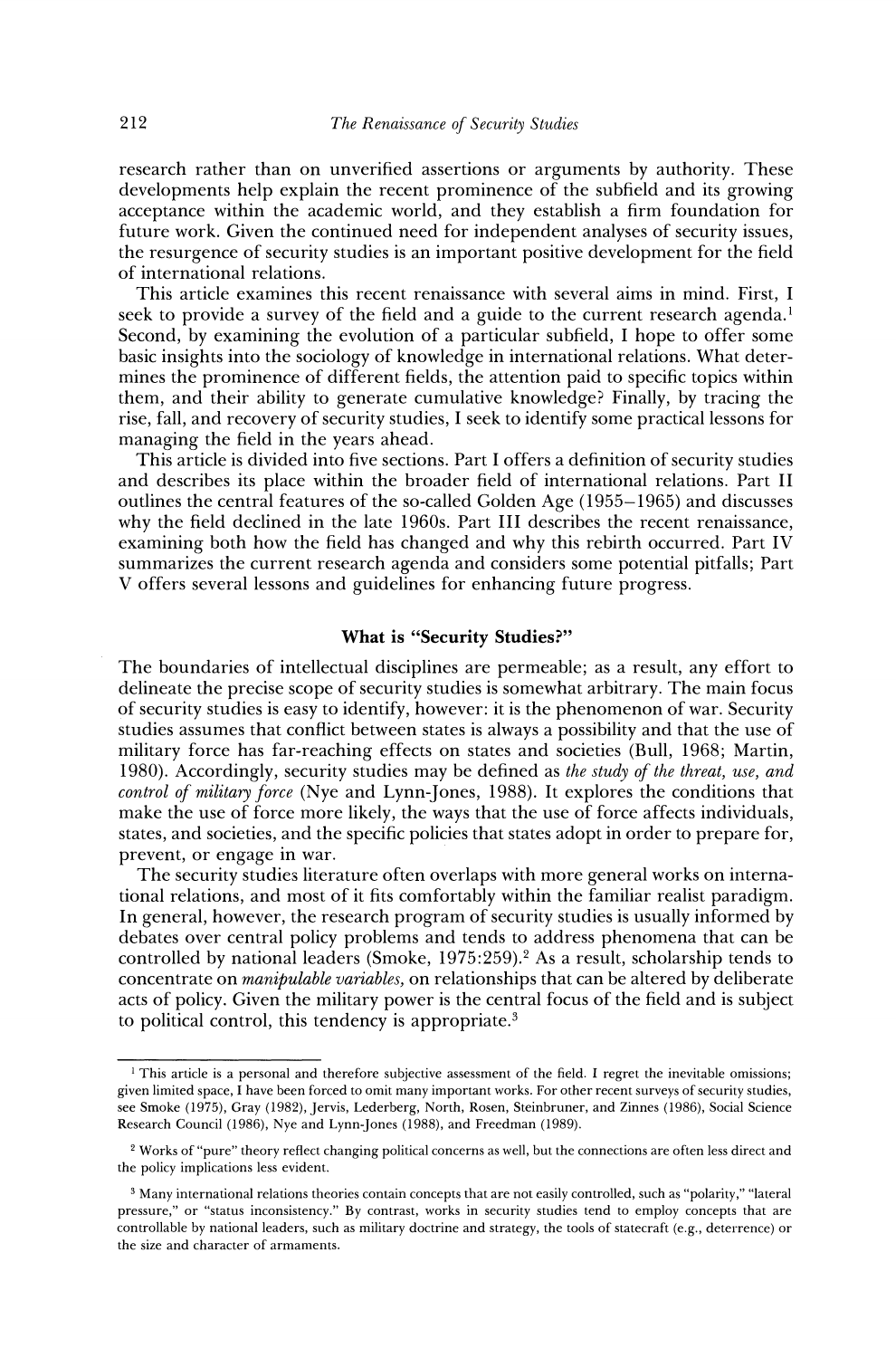Military power is not the only source of national security, and military threats are not the only dangers that states face (though they are usually the most serious). As a result security studies also includes what is sometimes termed "statecraft"—arms control, diplomacy, crisis management, for example. These issues are clearly relevant to the main focus of the field, because they bear directly on the likelihood and character of war.

Because nonmilitary phenomena can also threaten states and individuals, some writers have suggested broadening the concept of "security" to include topics such as poverty, AIDS, environmental hazards, drug abuse, and the like (Buzan, 1983; N. Brown, 1989). Such proposals remind us that nonmilitary issues deserve sustained attention from scholars and policymakers, and that military power does not guarantee well-being. But this prescription runs the risk of expanding "security studies" excessively; by this logic, issues such as pollution, disease, child abuse, or economic recessions could all be viewed as threats to "security," Defining the field in this way would destroy its intellectual coherence and make it more difficult to devise solutions to any of these important problems.

Moreover, the fact that other hazards exist does not mean that the danger of war has been eliminated. However much we may regret it, organized violence has been a central part of human existence for millenia and is likely to remain so for the fore seeable future. Not surprisingly, therefore, preparations for war have preoccupied organized polities throughout history (McNeill, 1982). Any attempt to understand the evolution of human society, let alone the prospects for peace, must take account of the role of military force. Indeed, given the cost of military forces and the risks of modern war, it would be irresponsible for the scholarly community to ignore the central questions that form the heart of the security studies field.<sup>4</sup>

Throughout this essay, I concentrate primarily on works that meet the standards of logic and evidence in the social sciences. It is important to recognize, however, that much of the published work on security topics does not meet these standards.<sup>5</sup> Because national security issues are highly politicized and the resources at stake are enormous, work on these topics is often written for political rather than scientific goals (Walt, 1987a). This tendency is exacerbated by classification procedures that limit public access to relevant information and is compounded further by the extensive network of consultants and "think tanks" supported by defense contractors or the Defense Department itself. Although some of this work meets basic scholarly standards, much of it should be viewed as propaganda rather than as serious scholarship. This is not true of all "policy analysis," which often employs sophisticated theoretical concepts and careful empirical research. But there is a difference between the scholarly side of security studies and works that are largely political advocacy, just as there is a difference between scholarship in criminology and the public debate on gun control.

#### The "Golden Age" of International Security Studies

The field of security studies is a relatively recent creation. Prior to World War II, interest in strategy and military affairs was primarily limited to the professional military, and scholarship on military issues was confined to military and diplomatic history.<sup>6</sup> Civilian contributions to the study of strategy were discouraged, although

<sup>&</sup>lt;sup>4</sup> I am indebted to Michael Desch for discussion on these points.

<sup>&</sup>lt;sup>5</sup> Quasi-scholarly work on security topics may be found in journals such as Strategic Review, Armed Forces Journal International, or International Defense Review, or in books such as Graham (1983), Caldicott (1984), or Tyroler (1984).

<sup>&</sup>lt;sup>6</sup> Exceptions include studies of arms races (Richardson, 1960), the causes of war (Wright, 1942), and the geopolitics of U.S. grand strategy (Spykman, 1942).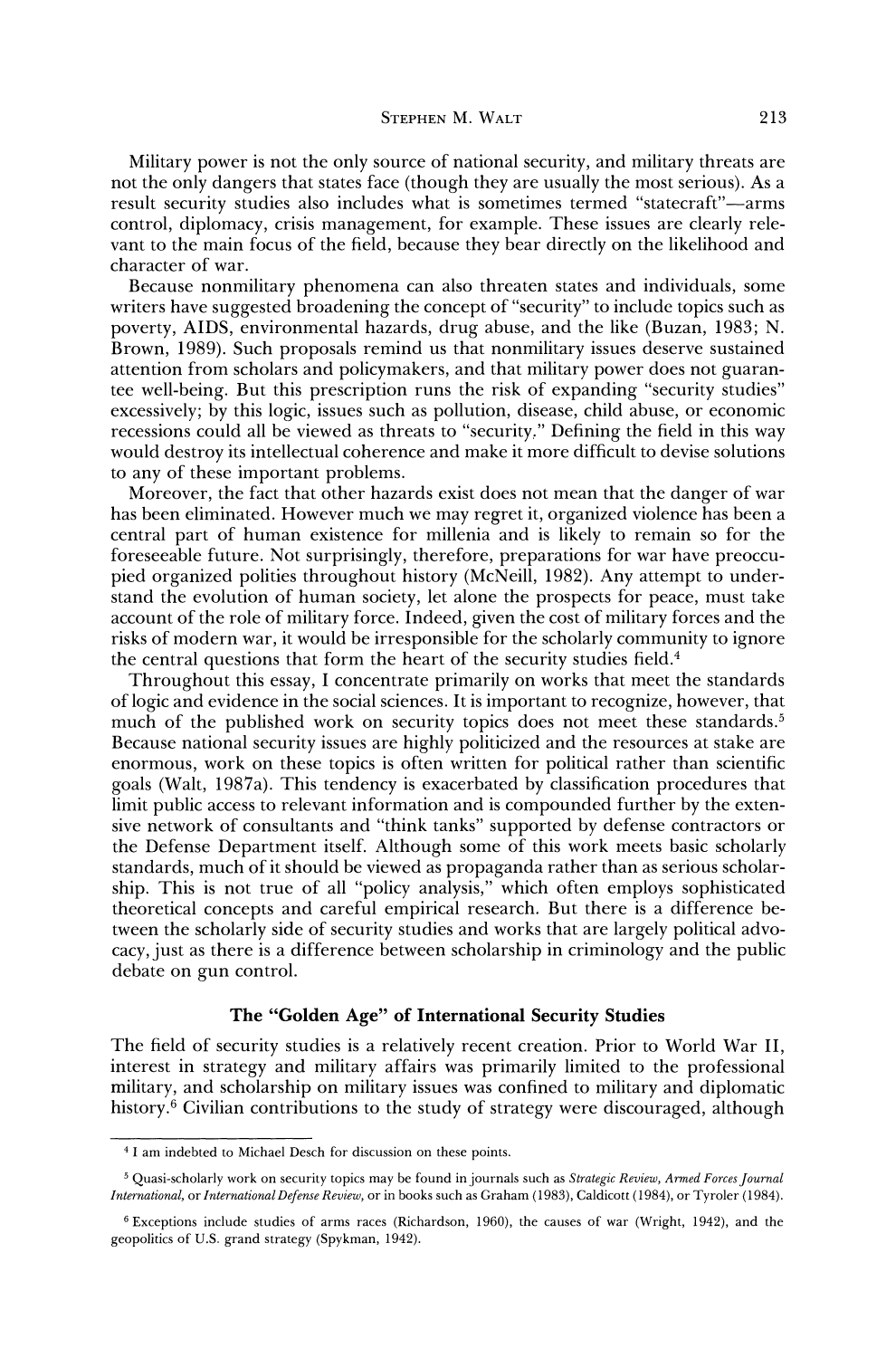the horrifying costs of World War I demonstrated that war was "too important to be left to the generals." Civilians became extensively involved in military planning for the first time during World War II, setting the stage for the "Golden Age" or "first wave" of security studies (Jervis, 1979; Gray 1982:45-58).

As one would expect, the nuclear revolution cast a large shadow over the field, and analysts in the "Golden Age" devoted most of their efforts to understanding its implications.<sup>7</sup> The revolutionary impact of nuclear weapons was recognized immediately (Borden, 1946; Brodie, 1946) and the issues raised by the new technology preoccupied strategists throughout this period (Kaplan, 1983; Trachtenberg, 1989). The central question was straightforward: how could states use weapons of mass destruction as instruments of policy, given the risk of any nuclear exchange? The effort to grapple with this problem produced seminal works on deterrence, coercion, and escalation, along with numerous prescriptive works on alternative strategies (Kaufmann, 1956; Kissinger 1957; Brodie, 1959, 1966; Kahn, 1960, 1965; Schelling, 1960, 1966; Ellsberg, 1961; Snyder, 1961). Other works explored the causes of stability (Wohlstetter, 1959; Hoag, 1961), alternative targeting policies (Knorr and Read, 1962), the potential value of arms control (Brennan, 1961; Bull, 1961; Schelling and Halperin, 1961; Singer, 1962), and the role of conventional forces and limited war in the nuclear age (Osgood, 1957).

Significantly, these works were the product of an eclectic and interdisciplinary approach to specific real-world problems.<sup>8</sup> Given the youth of the field and the novel problems it faced, this is hardly surprising. Strategic thought from the prenuclear era was only partly relevant to the issues raised by the nuclear revolution, and the lack of established scholars allowed analysts with very diverse backgrounds to enter the field (Trachtenberg,  $1989:309-11$ ).<sup>9</sup> Although security studies has generally been centered in political science, it has always been an interdisciplinary enterprise.

Much of the seminal research during the Golden Age was conducted at think tanks like the RAND Corporation (Smith, 1966; Kaplan, 1983). Access to information and a supportive institutional setting were obvious assets, but their close relationship with the Defense Department may have encouraged these scholars to view national security problems from an excessively military perspective (Green, 1966, 1968). In particular, this factor may explain some of the limitations of the first wave of scholarship.

#### Limitations and Lacunae in the Golden Age

First, as many critics have noted, the early works in security studies offered little empirical support for their conclusions and prescriptions (Green, 1966; George and Smoke, 1974; Jervis, 1979). In general, these works contained little reliable information about the subjects they addressed and no systematic evidence supporting the authors' hypotheses or recommendations. Even a richly historical work like Bernard Brodie's Strategy in the Missile Age (1959) became vague and speculative when discussing contemporary issues. As a result, readers seeking to assess the adequacy of existing forces or the feasibility of a given strategy received little guidance from these works.

<sup>7</sup> According to Laurence Martin, "the problem of [nuclear] deterrence did more than anything else to create the modern academic field of strategic studies" (1980:93).

<sup>&</sup>lt;sup>8</sup> For example, the concept of the "manipulation of risk" emerged from the application of game theory to the problem of deterrence, while "stability theory" emerged from an empirical study of the vulnerability of U.S. bomber bases. See Trachtenberg (1989:311-16) and Achen and Snidal (1989:153).

<sup>&</sup>lt;sup>9</sup> Major figures in the Golden Age included economists (Thomas Schelling, Henry Rowen, Andrew Marshall, James Schlesinger), physicists (Herman Kahn, Leo Szilard), sociologists (Morris Janowitz, Hans Speier), psychologists (Paul Kecskemeti), mathematicians (Donald Brennan, Albert Wohlstetter), and political scientists (Bernard Brodie, William Kaufmann, Henry Kissinger, and Glenn Snyder).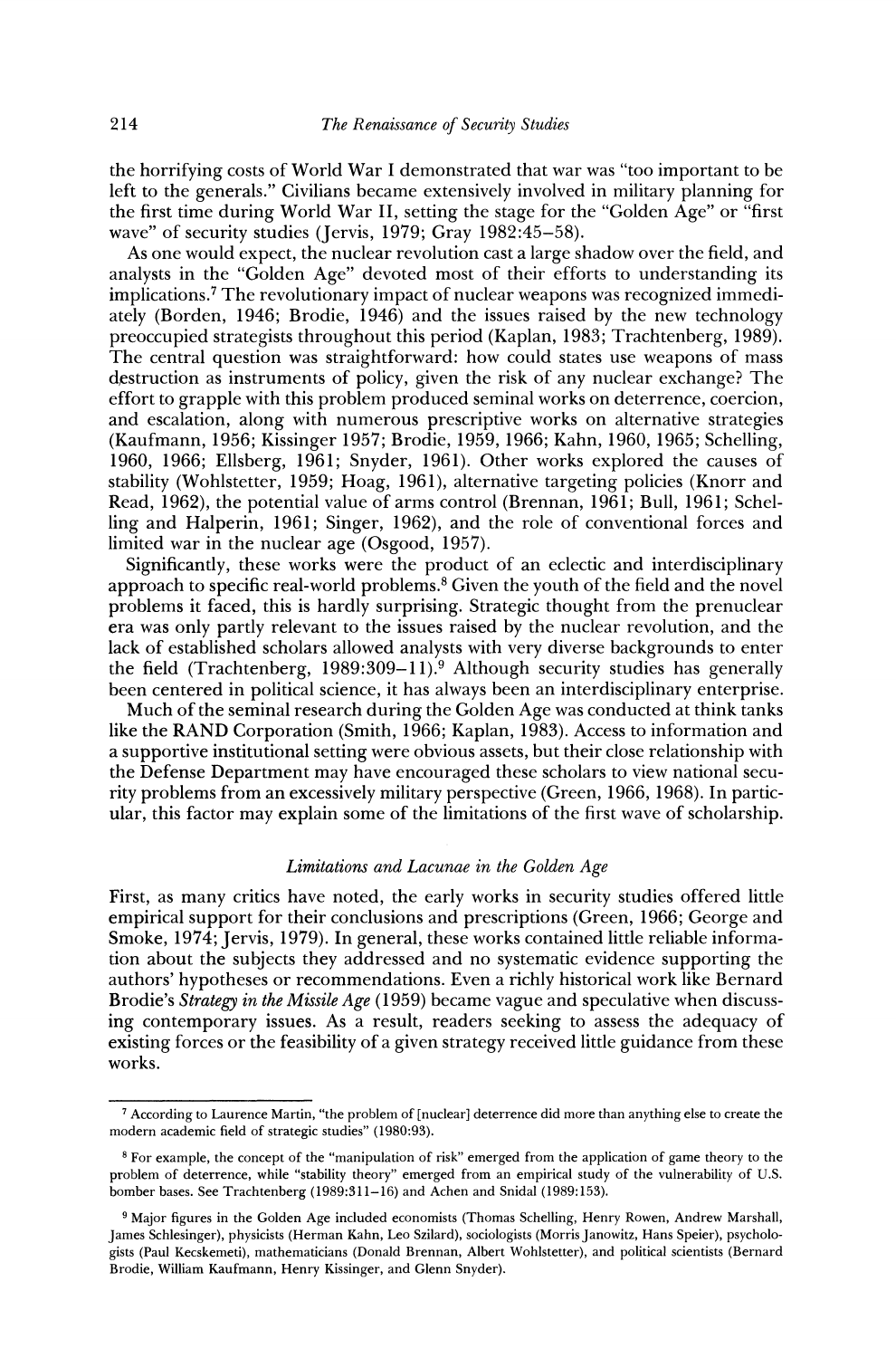This problem was somewhat unavoidable, of course. Much of the relevant information was classified, and apart from the bombing of Japan, there was no historical record of nuclear warfare upon which to base conclusions or recommendations. Scholars were forced to rely heavily on deductive techniques such as game theory, illustrated by analogies or evocative historical anecdotes (Schelling, 1960; Kahn, 1960).

The early literature in security studies also employed a rather narrow definition of politics. The field tended to ignore nonmilitary sources of international tension and to focus solely on military balances. For example, deterrence theory assumed the existence of a hostile "aggressor" (the Soviet Union) and concentrated on how one made retaliatory threats credible, without asking why an opponent would want to challenge the status quo in the first place. Although Schelling and others recognized that beliefs and perceptions (such as the perceived risk of preemption) could affect the likelihood of war, the early works focused primarily on how different force postures could alter the incentive to strike first. Thus, the early literature tended to slight the political sources of international conflict or the potential role of accommodative diplomacy (Trachtenberg, 1989:317-18).

This limitation was partly a methodological artifact; the "rational actor" assumption that lay at the core of deterrence theory directed attention away from the organizational, psychological, and domestic political factors that also shape state behavior. The Cold War played a role here as well: because the Soviet desire to expand was taken for granted, more attention was paid to deterring it than to verifying the assumption or explaining its origins. And, as Defense Department employees, it is not surprising that the "civilian" strategists concentrated on military problems and downplayed domestic politics, misperception, and diplomacy.

This tendency may have also encouraged the separation of security studies from other scholarly work on war and peace. For example, warnings about the danger of "conflict spirals" and the value of accomodation emerged primarily from academic scholars in the field of "peace research" rather than from the "civilian strategists" (Etzioni, 1962; Osgood, 1962; Jervis, 1976:109). Similarly, the most important general critiques of deterrence theory and much of the early interest in arms control came from academics as well, although some of them had close ties to government agencies.<sup>10</sup> Finally, the "behavioral revolution" in the social sciences helped spawn a diverse array of research programs on international conflict, such as the Correlates of War Project at the University of Michigan.<sup>11</sup> These programs made a major contribution to the methodological self-consciousness of the international relations profession (Singer, 1972; Vasquez, 1987; Gochman and Sabrosky, 1990), but they were not designed to address questions of direct concern to national leaders.<sup>12</sup> In sharp contrast to the early works in security studies, therefore, these projects had little impact on public policy and were often dismissed as irrelevant by the security studies field.

#### The End of the Golden Age

The first wave of security studies ended in the mid-1960s, and the field entered a period of decline. Several different causes were at work.

First, the research program of security studies had reached something of a dead

 $10$  On deterrence theory, see Green (1966) and George and Smoke (1974). On arms control, see the list of contributors in Brennan (1961).

<sup>&</sup>lt;sup>11</sup> Other examples include the Dimensionality of Nations (DON) project and the Stanford Studies in International Conflict and Integration. See Rosenau (1976).

<sup>&</sup>lt;sup>12</sup> Some of these scholars did work on policy issues, and some components of the larger projects had policy relevance. See Singer (1962) and Holsti (1972).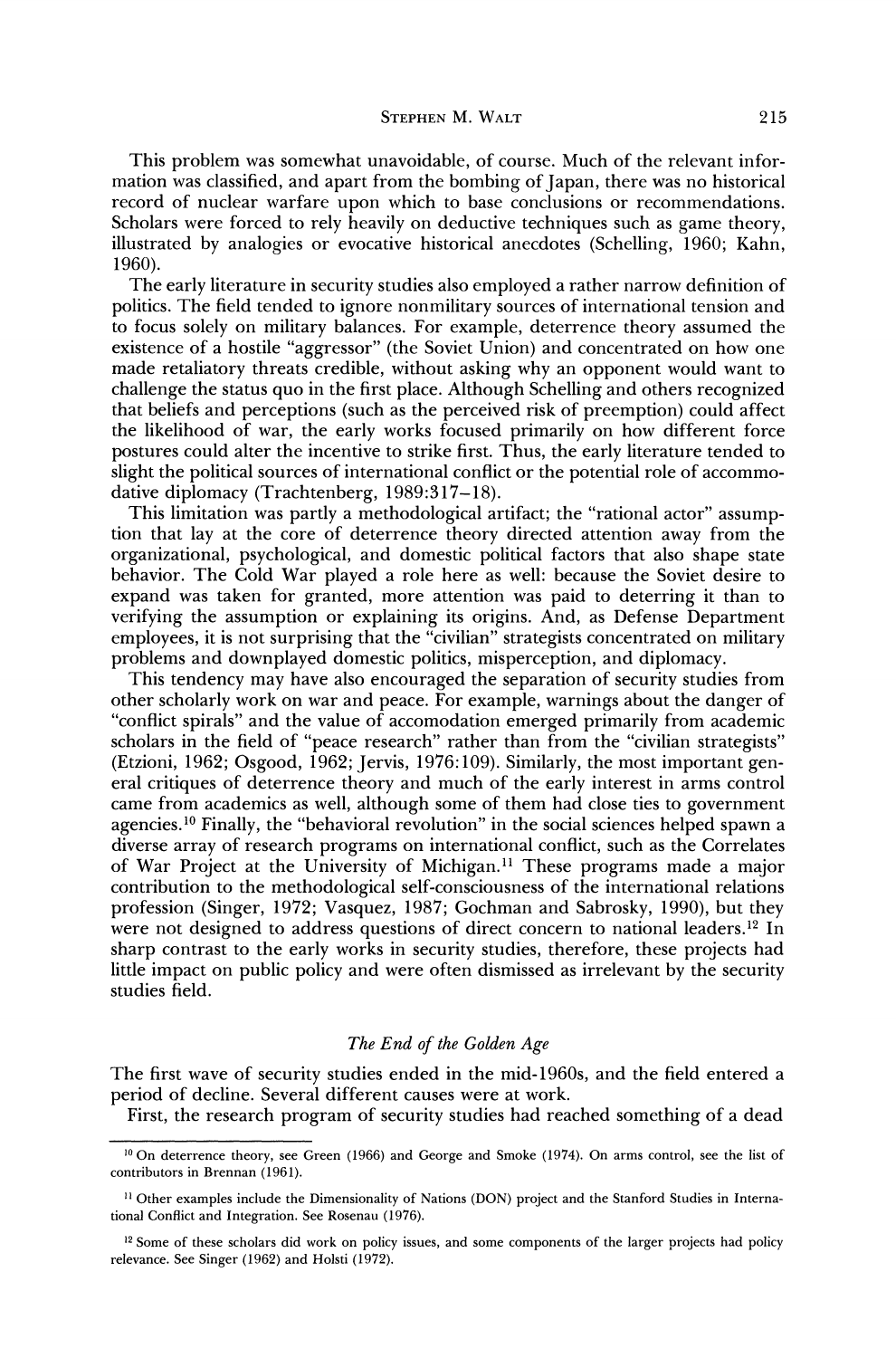end by this time. The central questions identified by the rational deterrence paradigm were now well understood if not yet fully resolved, and the remaining issues, such as the tradeoff between the alleged need for first-strike options to make extended deterrence credible and the increased risk of war that these capabilities created, seemed beyond resolution within the existing theoretical framework (Trachtenberg, 1989:332). Although doctrines and weapons programs could still be and were debated, further advances would require new conceptual approaches or more advanced analytical tools.

A second problem was the failure of the first wave of scholars to produce a significant group of Ph.D. students. Although individuals like Albert Wohlstetter at the University of Chicago and William Kaufmann at MIT did train a number of protegés, they were more likely to become consultants or government officials than to enter academic departments. As a result, a large "successor generation" did not emerge until relatively recently.

A third reason for decline was the Vietnam War. Not only did the debacle in Indochina cast doubt on some of the early work in the field (such as the techniques of "systems analysis" and the application of bargaining theory to international conflict), it also made the study of security affairs unfashionable in many universities. The latter effect was both ironic and unfortunate, because the debate on the war was first and foremost a debate about basic security issues. Was the "domino theory" accurate? Was U.S. credibility really at stake? Would using military force in Indochina in fact make the U.S. more secure? By neglecting the serious study of security affairs, opponents of the war could not effectively challenge the official rationales for U.S. involvement.<sup>13</sup> The persistent belief that opponents of war should not study national security is like trying to find a cure for cancer by refusing to study medicine while allowing research on the disease to be conducted solely by tobacco companies.

External events undermined the field in other ways as well. The emergence of U.S.-Soviet détente made the study of war seem less important, and the United States's declining economic position led to greater interest in the issues of international political economy. Accordingly, scholars began to question the utility of military force and to emphasize the role of economic issues. "Transnational relations" and "interdependence" became the new watchwords, as part of an explicit challenge to the realist paradigm (Cooper 1968; Morse, 1970; Keohane and Nye, 1972, 1977).

At roughly the same time, however, scholars in security studies began to abandon the relatively simple assumptions that had guided the first wave. The main accomplishment of this period was the application of organization theory to national security issues, primarily in studies of weapons procurement and foreign policy decisionmaking (Art, 1968; Allison, 1971; Halperin, 1974; Steinbruner, 1974; Beard, 1976). Despite its obvious policy relevance, however, this literature focused on questions of implementation rather than the central questions of strategy, force requirements, or the likelihood of war. As such, these advances did not reverse the decline of the field as a whole.

## The Renaissance

The renaissance of security studies began in the mid-1970s, signaled by the end of the Vietnam War, the Ford Foundation's decision to sponsor several academic centers in security affairs, and the founding of International Security, which became the

<sup>&</sup>lt;sup>13</sup> An exception was the Committee of Concerned Asian Scholars, which produced a variety of publications outlining the case against U.S. involvement in Indochina. Among scholars of international politics, important statements against the war include Waltz (1967) and Morgenthau (1969).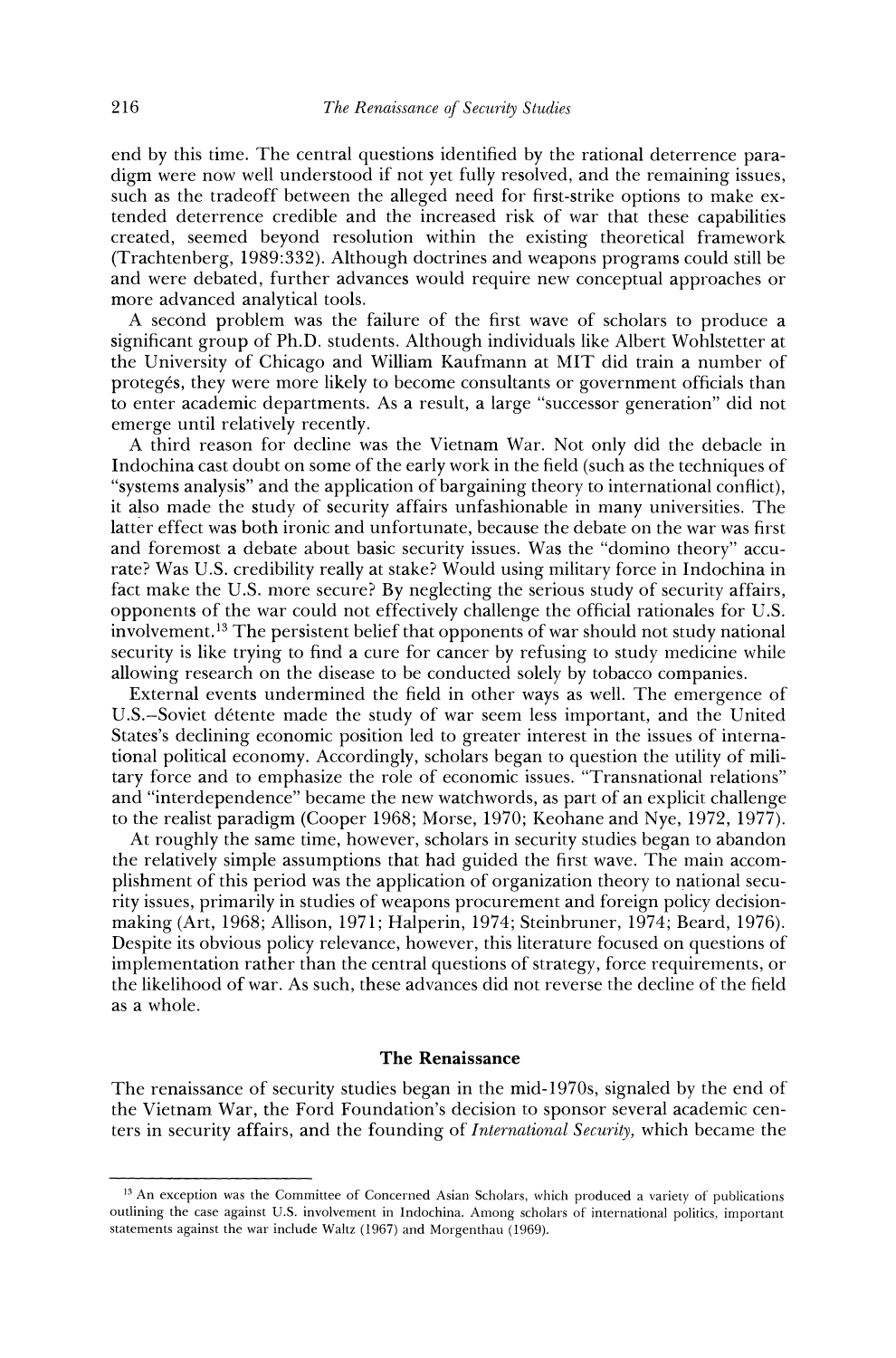main scholarly forum for the field. Although the field retained its interdisciplinary character and a close connection to real-world issues, the "new wave" differed from the Golden Age in several important respects.

#### **New Developments in Security Studies**

The Use of History. Among the most important developments in security studies was greater reliance on history. Aided by increased access to relevant archival material, historians conducted increasingly detailed investigations of national security policy. These efforts led to revised interpretations of important historical events and a growing partnership between historians and political scientists (Gaddis, 1987, 1990). Even more important, scholars began to rely more heavily on historical cases as a means of generating, testing, and refining theories. Although case studies had been used for these purposes in the past, the method of "structured, focused comparison" refined by Alexander George and his associates encouraged scholars to use the historical record in a more disciplined fashion (George and Smoke, 1974; Smoke 1977; George 1979).<sup>14</sup>

The comparative case study method was explicitly designed to counter the ahistorical approaches that had characterized the first wave. By focusing on concrete historical events, the method sought a more nuanced, "policy-relevant" theory (George and Smoke, 1974:616-42). Comparative case studies were not a panacea, of course; case selection remained a crucial issue, causal inferences were difficult to make with confidence, and these studies often produced rather modest "contingent generalizations" instead of powerful general theories. But as even its critics admit, the comparative case method expanded the set of relevant hypotheses and helped expose the limitations of existing theories (Achen and Snidal, 1989).

The Challenge to Rational Deterrence Theory. The use of history was especially evident in the wide-ranging assault on deterrence theory. Drawing upon psychology, organization theory, and a host of historical studies, these works questioned the assumptions of perfect information and rational calculation that lay at the heart of the rational deterrence paradigm.<sup>15</sup> The result has been a lively debate on the requirements of deterrence, the utility of the rational deterrence framework, and the appropriate strategies for evaluating it (George and Smoke, 1974, 1989; Steinbruner, 1976; Jervis, 1979, 1989; Lebow, 1981; Jervis, Lebow, and Stein, 1985; Orme, 1987; Huth, 1988; Achen and Snidal, 1989; Downs, 1989; Lebow and Stein, 1989, 1990; Huth and Russett, 1990).

Nuclear Weapons Policy. New ideas and information transformed the analysis of nuclear weapons policy as well. As the recurring debates over strategic nuclear policy revealed, civilian analysts were increasingly capable of analyzing complex technical issues because the necessary data and analytical methods were now widely available (Davis and Schilling, 1973). The debate over nuclear strategy and arms control was closely linked to concerns about alleged Soviet superiority, the progress of various arms control negotiations, or new weapons proposals such as the M-X missile and the Strategic Defense Initiative (Gray, 1979, Jervis, 1984; Miller and Van Evera, 1986).

<sup>&</sup>lt;sup>14</sup> Works that employed the comparative case-study method include Snyder and Diesing (1977), Lebow (1981), Betts (1982, 1987), Mearsheimer (1983), Posen (1984), Snyder (1984, forthcoming), Levite (1987), Walt (1987b), Evangelista (1988), George, Farley, Dallin (1988), Huth (1988), and Shimshoni (1988).

<sup>&</sup>lt;sup>15</sup> Advances in game theory have enabled scholars to relax the assumptions of the original deterrence model, although these new techniques require other restrictions to achieve formal solutions. See O'Neill (1989) and Powell  $(1990).$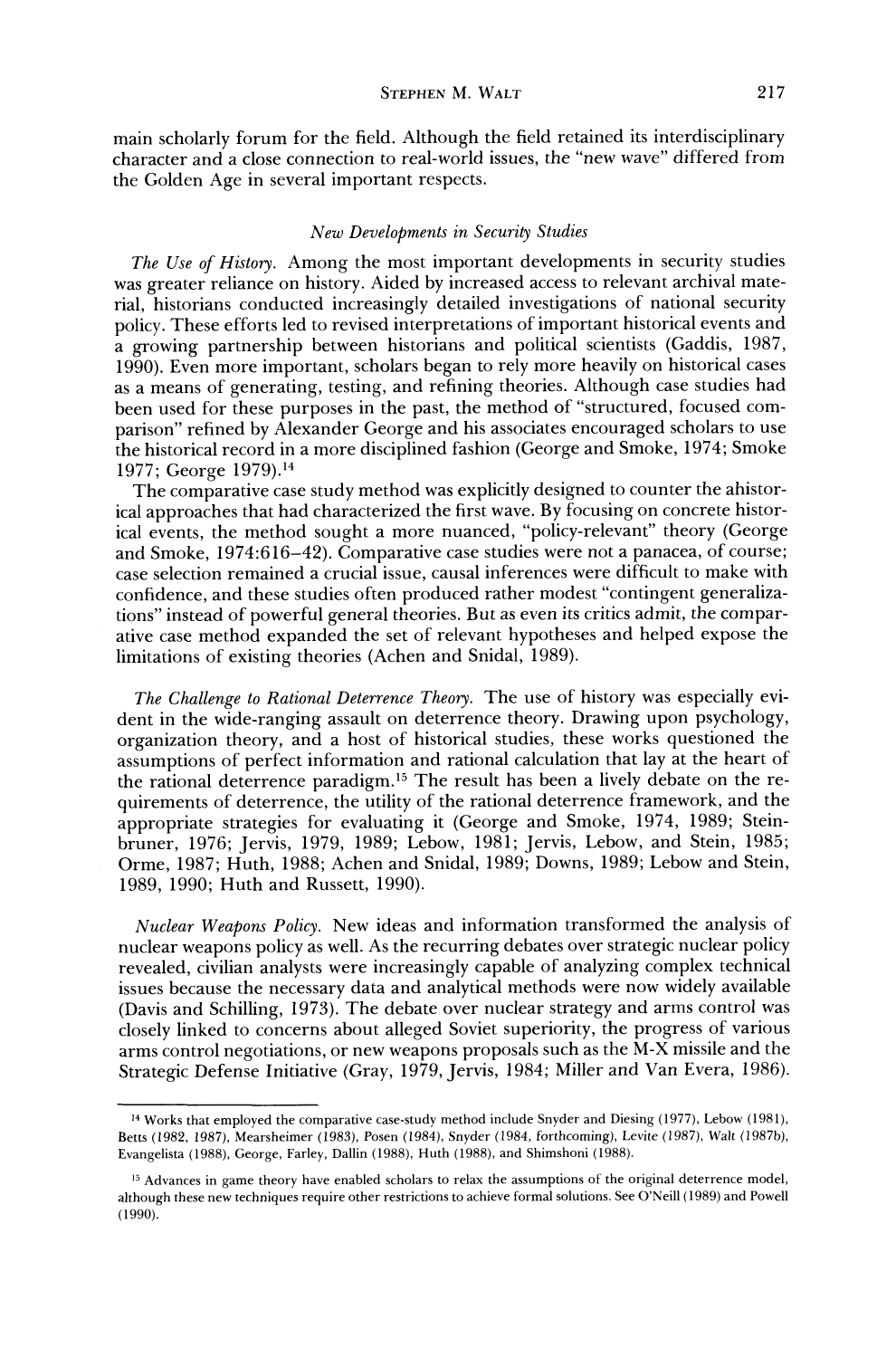These disputes have become increasingly sophisticated and well informed, reflecting the greater expertise and information available outside official circles (Epstein, 1987; May, Bing and Steinbruner, 1988; Eden and Miller, 1989; Glaser, 1990).<sup>16</sup>

As noted, the combination of organization theory and careful empirical research also produced significant innovations in deterrence theory. Where early work on nuclear strategy had assumed that each side's military forces would respond obediently to the commands of national authorities, scholars began to question this comfortable belief through sophisticated analyses of nuclear command and control systems (Steinbruner, 1978; Ball, 1981; Bracken, 1983; Blair, 1985; Carter, Steinbruner, and Zraket, 1987) and careful historical studies of past nuclear crises (Sagen, 1985; Betts, 1987; Bundy, 1988). These analyses suggested that civilian authorities had limited knowledge of and control over U.S. nuclear operations, and that the precise state of the strategic nuclear balance had little direct effect on international politics in general or crisis behavior in particular.

Finally, increased access to the documentary record enabled historians to demolish a variety of myths about the history of nuclear weapons policy. These studies revealed the strong counterforce bias of U.S. strategic doctrine and reinforced the conclusion that limited nuclear exchanges would be difficult if not impossible to control (Rosenberg, 1979, 1983; Friedberg, 1980; Ball, 1981; Schilling, 1981; Ball and Richelson, 1986; Sagan, 1989). In short, where scholarship in the Golden Age was necessarily abstract and "data-free," the study of nuclear weapons policy during the renaissance rested on a much firmer base of empirical support.

Conventional Warfare. Apart from the "limited war" debate in the 1950s and a flurry of interest in counterinsurgency during the Vietnam War, conventional warfare was downplayed during the Golden Age. This tendency was reversed during the renaissance; the emergence of strategic parity and a concern over the conventional balance in Europe after Vietnam sparked renewed interest in the role of conventional military power. Although some of this work was straightforward policy analysis, many of these studies were based on new theoretical approaches and empirically tested propositions about conventional warfare. Even when flawed, such works laid the foundation for subsequent refinements. In addition to a lively debate on the conventional balance and the appropriate techniques for measuring it (Fischer, 1976; Mako, 1983; Posen, 1984-85, 1989; Biddle, 1988; Cohen, 1988; Thomson, 1988; Epstein, 1989; Kupchan, 1989b; Mearsheimer, 1989), scholars explored the requirements of conventional deterrence (Mearsheimer, 1983; Betts, 1985; Shimshoni, 1988), the lessons of Vietnam (Thies, 1980; Rosen, 1982; Krepinevich, 1986; Shafer, 1988; Clodfelter, 1989; Pape, 1990), the danger of surprise attack (Betts, 1982; Levite, 1987; Kam, 1988), and the merits of alternative force postures and doctrines (Luttwak, 1980-81; Mearsheimer, 1981-82; Betts, 1983). Other studies debated strategies for the Rapid Deployment Force (Waltz, 1981; Epstein, 1981) and the U.S. Navy (Posen, 1982; Epstein, 1983–84; Brooks, 1986; Mearsheimer, 1986). In short, although nuclear weapons policy continued to receive attention, the study of conventional warfare figured prominently in the renaissance.

U.S. Grand Strategy. Grand strategy is a state's "theory" for creating security through military and diplomatic means (Posen, 1984:13). Increased interest in the subject was especially evident in the United States, sparked by a growing sense that the United States was over-commited and needed to rethink its strategic priorities. In

<sup>&</sup>lt;sup>16</sup> For example, it is now commonplace to use dynamic campaign models to measure the effectiveness of alternative strategic force postures.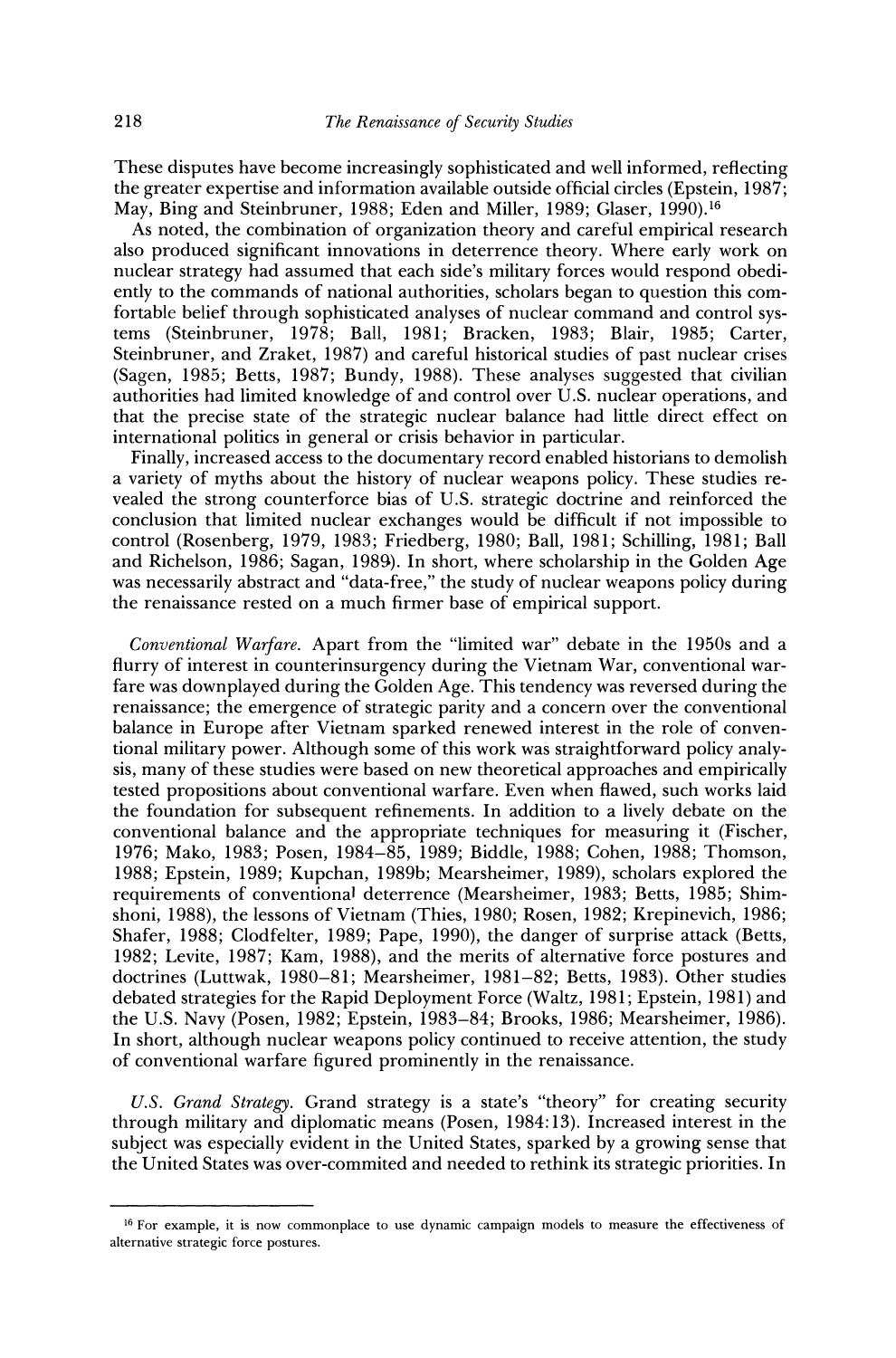#### STEPHEN M. WALT

addition to several historical studies (Gaddis, 1982; Leffler, 1984), a host of books and articles debated the scope of U.S. interests, the utility of military force for defending them, and the likely responses of other states to alternative U.S. policies (Huntington, 1982; Calleo, 1987; Posen and Van Evera, 1987; Gray 1988; David, 1989; Desch, 1989; Walt, 1989; Van Evera, 1990). Although a consensus on U.S. grand strategy remained elusive, the debate illustrated the growing tendency for scholars to base their recommendations on testable empirical and theoretical claims.

Security Studies and International Relations Theory. The renaissance of security studies also saw the return of national security issues to the scholarly agenda among theorists of international politics. At the most general level, Kenneth Waltz's Theory of Interna*tional Politics* (1979) presented a powerful reformulation of the realists perspective, aided by spirited defenses of realism within international political economy (Gilpin, 1975; Lake, 1987; Grieco, 1990).<sup>17</sup> In contrast to the liberal theories popular during the era of détente, these works emphasized the enduring importance of anarchy and war as constraints on state behavior. Not surprisingly, renewed interest in the causes of war was evident as well. Important studies by Robert Jervis and George Quester sparked a lively exchange on the effects of offensive and defensive advantages (Quester, 1977; Jervis, 1978; Levy, 1984; Posen, 1984; Snyder, 1984; Van Evera, 1984; Sagan, 1986; Shimshoni, 1990–91), while Bruce Bueno de Mesquita's controversial "expected utility" theory of war prompted an equally intense debate (Bueno de Mesquita, 1981; Majeski and Sylvan, 1984; Wagner, 1984). Scholars also explored the effect of domestic politics, misperception, and system structure on the likelihood of war (for an excellent survey of this literature, see Levy, 1990). Other theoretical works with direct relevance for security affairs included studies of alliances (G. Snyder, 1984; Walt, 1987b), détente (Lynn-Jones, 1986), and the strategies for cooperation between adversaries (Oye, 1986; George, Farley, and Dallin, 1988; Rock, 1989). In short, the renaissance of security studies was not limited to narrow policy research. Explicit theoretical studies formed a large part of the field, and scholars consciously sought to apply these results to specific policy problems.

The Role of the Ivory Tower. The final characteristic separating the Golden Age from the recent renaissance is the growth of security studies within the academic world. Although several of the major figures of the first wave held university positions, they did their most influential work at think tanks like RAND. Although analysts outside the ivory tower remain important, the center of gravity has clearly shifted back toward academe.<sup>18</sup> Since 1980, for example, membership in the International Security section of the International Studies Association has grown nearly twice as fast as overall membership. The creation of the International Security and Arms Control section within the American Political Science Association in 1988 reflects a similar trend.<sup>19</sup>

<sup>&</sup>lt;sup>17</sup> By the 1980s, the perspective of some liberal theorists had moved substantially closer to the realist position, without embracing it entirely. Compare Keohane and Nye (1972, 1977) with Keohane (1984) and Nye (1988). For a summary of this trend, see Grieco (1990).

<sup>&</sup>lt;sup>18</sup> Since 1982, the Mershon Center at Ohio State University has awarded an annual prize for the best first book in national security affairs. As of this writing, four of the recipients are university professors (John Mearsheimer, Barry Posen, the present author, and Aaron Friedberg), and two of the other winners (Bruce Blair and Andrew Krepinevich) received the award for books based on Ph.D. dissertations.

<sup>&</sup>lt;sup>19</sup> Membership in the International Security section of the ISA increased from 316 to 683 between 1980 and 1990 (an increase of 116 percent), while total ISA membership increased from 1892 to roughly 3000 over the same period (a 59 percent increase).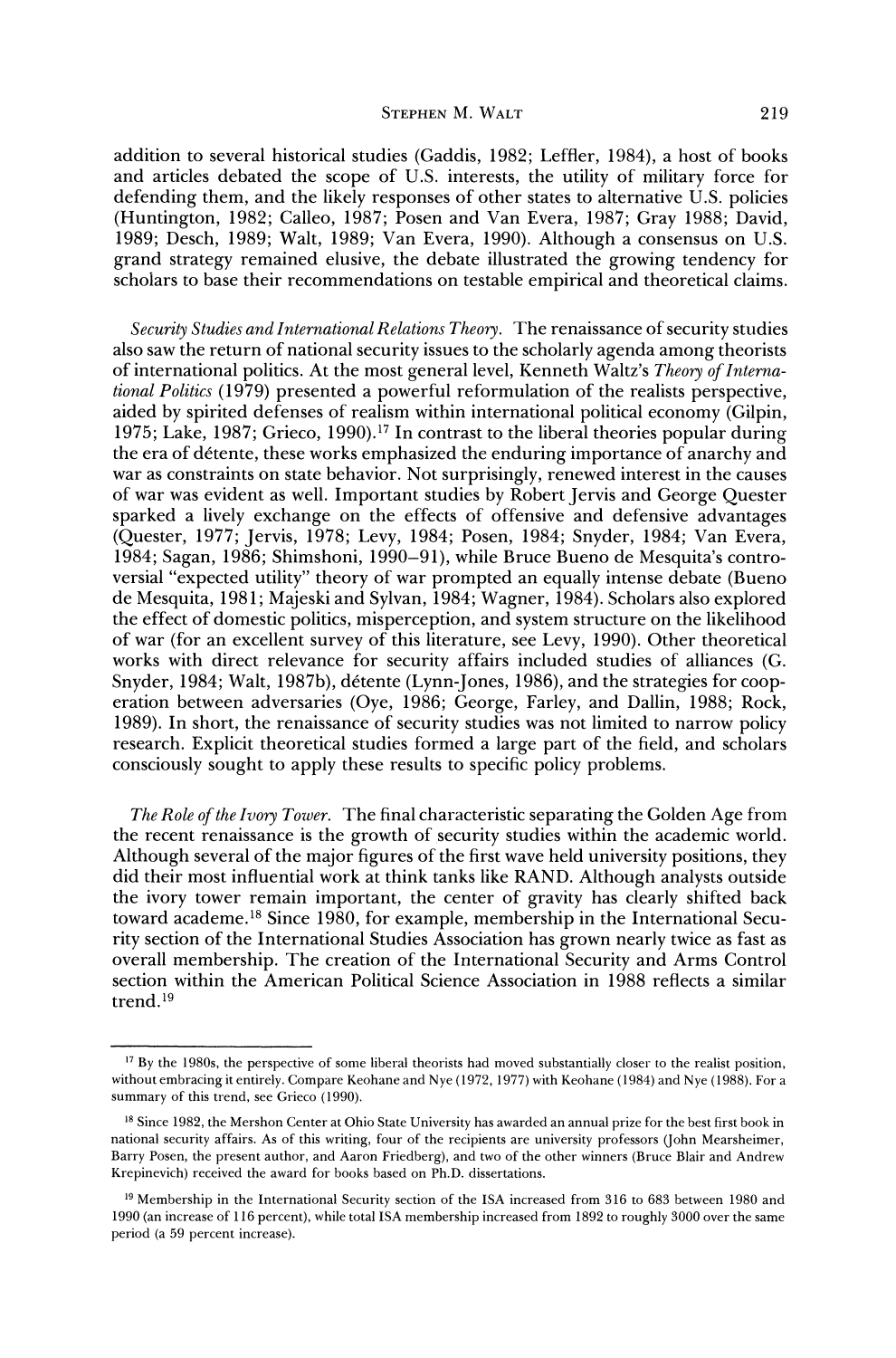#### **Explaining the Renaissance**

As this discussion suggests, the emergence of new policy problems and specific theoretical and empirical puzzles played the primary role in sparking the renaissance of security studies. The resurgence of the field was reinforced by several other developments as well.

The End of the Vietnam War. The U.S. withdrawal from Indochina made it easier for students to study national security issues without being ostracized, and it may have reduced the suspicion with which scholars in security studies were viewed by academic departments. The defect also encouraged a reassessment of U.S. foreign and defense policy; as a result, younger scholars were inspired to study security issues in order to learn from past mistakes. If the Vietnam War undermined security studies in the 1960s, it helped revive it once the war was over.

The Collapse of Détente. Interest in security affairs was also revived by the deterioration of U.S.-Soviet relations in the late 1970s and early 1980s. Although public concern for America's international position was exaggerated, the Iranian and Nicaraguan revolutions, the SALT II treaty, and Soviet intervention in Africa and Afghanistan helped place national security issues back on the public and academic agenda. The Reagan Administration's dramatic defense build-up reinforced this trend by provoking fears that U.S. national security policy was extravagant at best and provocative at worst. Just as the Cold War launched the Golden Age and détente caused security studies to languish, increased international tensions helped reinvigorate the field.

*Increased Access to Data.* Another major cause of the renaissance was the increased quality and quantity of information available to scholars working outside the official national security establishment. In addition to the growing partnership between historians and political scientists and the increased use of archival material, security studies profited from greater access to data on contemporary security issues. This development was part of the general campaign against governmental secrecy inspired by Vietnam and Watergate, and by the mid-1970s authoritative data on defense policy were available from organizations such as the Congressional Budget Office and the Office of Technology Assessment, along with the Annual Report of the *Secretary of Defense* and a variety of Congressional hearings and committee reports.<sup>20</sup> These official sources were supplemented by publications from private organizations such as the International Institute for Strategic Studies (IISS), the Brookings Institution, the Institute for Defense and Disarmament Studies (IDDS), and the Stockholm International Peace Research Institute (SIPRI).<sup>21</sup> Like the official sources upon which they were based, some of these publications contained inevitable errors and biases (Brzoska, 1981; Blackaby and Ohlson, 1982). Exposure to public scrutiny helped correct these problems over time, however, and civilian analysts became increasingly adept in analyzing contemporary defense issues. In short, improved access to information was a necessary condition for the growth of the field.

*Increased Outlets for Publishing.* New outlets for scholarly publishing were a boon to the field as well. In the past, the lack of refereed journals in security affairs was an obstacle to younger scholars in the academic world and may have contributed to the

<sup>&</sup>lt;sup>20</sup> For examples, see Congressional Budget Office (1977) and Carter (1984).

<sup>&</sup>lt;sup>21</sup> For examples of these publications, see Cochran, Arkin and Hoenig (1984), Epstein (1987), the IISS Military Balance and the SIPRI World Armaments and Disarmament Yearbook.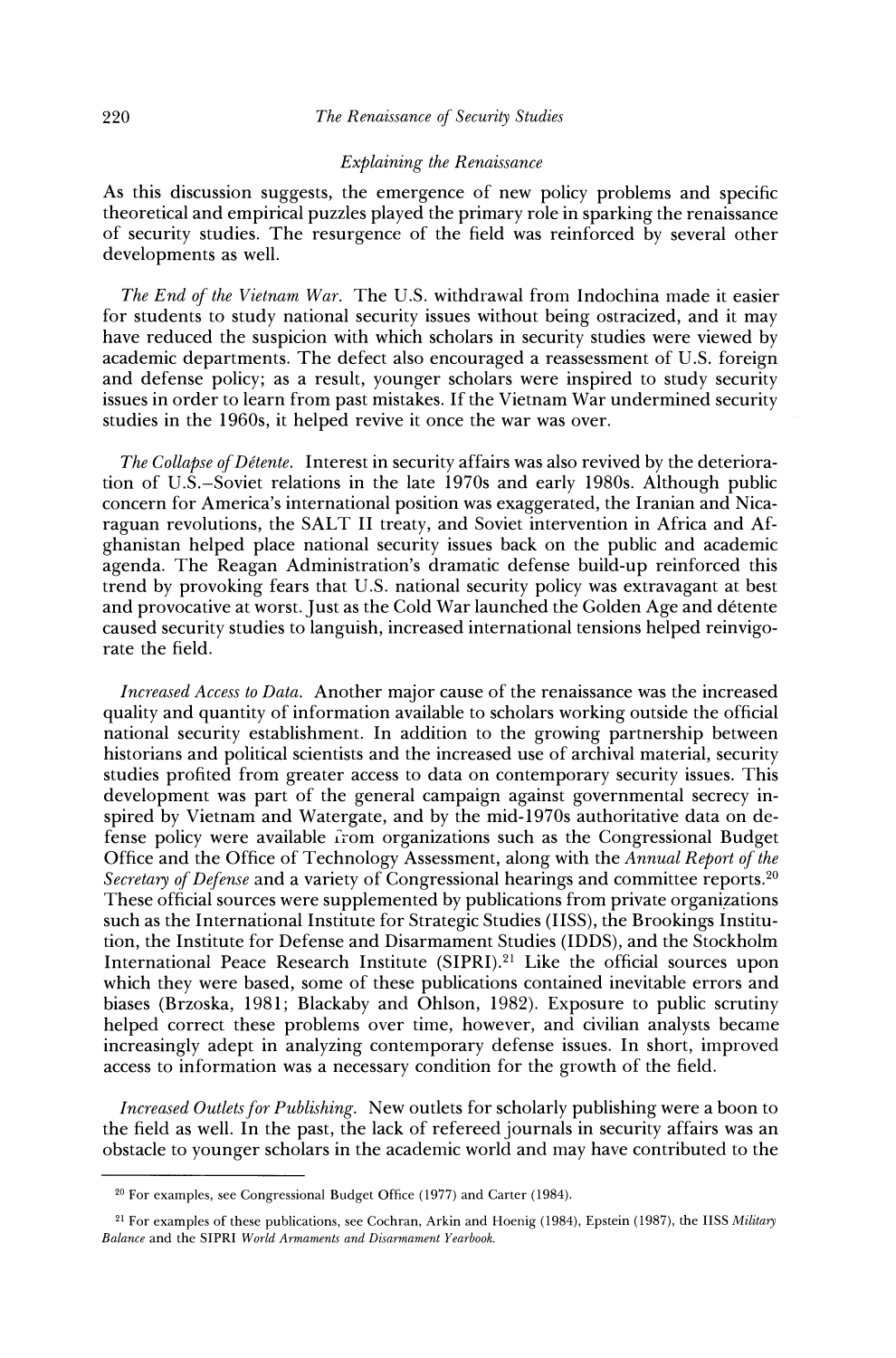#### STEPHEN M. WALT

partial isolation of security studies from the university community.<sup>22</sup> But the creation of International Security in 1976 and the Journal of Strategic Studies in 1978, the improved quality of publications such as Survival and The Adelphi Papers, and the founding of the Cornell Studies in Security Affairs in the early 1980s encouraged more ambitious and rigorous works on security topics.<sup>23</sup> Even *International Organization*, the premier journal in the field of international political economy, issued an explicit invitation for articles on security affairs during this period, which further underscored the enhanced legitimacy of the field.

Financial Support. Like its medieval namesake, the renaissance of security studies was fueled by wealth. The Ford Foundation's early commitment to establishing research centers at Harvard, MIT, Stanford, Cornell and UCLA had an exceptionally strong impact, together with its long-standing commitment to the IISS. Increased public concern about national security issues encouraged generous support from institutions such as the Carnegie Corporation of New York, the Ford Foundation, the MacArthur Foundation, the John M. Olin Foundation, the National Academy of Sciences, the Pew Charitable Trusts, the U.S. Institute of Peace, and the Smith-Richardson Foundation, among others.<sup>24</sup> The programs these funds supported enable scholars to conduct research free from official pressures, helped younger scholars complete their training, and allowed new members of the field to forge valuable professional networks within the diverse intellectual atmosphere of a university. It is not surprising, therefore, that many prominent younger scholars in security studies spent part of their careers in one of these programs.

Security Studies and Social Science. Last but not least, the resurrection of security studies was facilitated by its adoption of the norms and objectives of social science. As a social science, security studies seeks to develop general explanatory propositions about the use of force in international politics, and to apply this knowledge to important contemporary issues. Like other social scientists, scholars in security affairs engage in three main activities: 1) theory creation, the development of logically related causal propositions explaining a particular phenomenon of interest; 2) theory testing, attempts to verify, falsify, and refine competing theories by testing their predictions against a scientifically selected body of evidence; and 3) theory application, the use of existing knowledge to illuminate a specific policy problem. The first two categories are often linked—the creation of new theories is usually accompanied by efforts to test them—while "policy analysis" in security affairs consists primarily of the third.<sup>25</sup>

<sup>&</sup>lt;sup>22</sup> Prior to 1976, scholarly articles on security affairs were confined primarily to World Politics, International Studies Quarterly, or the Journal of Conflict Resolution. These journals devoted much of their space to other topics, however, which reduced opportunities for scholars conducting serious analytical work in security studies. Foreign Affairs and Foreign Policy published important scholarly articles on occasion, but they were more likely to publish undocumented policy advocacy by government officials, journalists, or academics.

<sup>&</sup>lt;sup>23</sup> This development was obviously both cause and effect; the growth of publishing opportunities itself reflected growing interest in the field. Journals such as *International Security* helped improve the quality of scholarship by emphasizing cumulative research, careful documentation, policy relevance, and theoretical or historical originality.

<sup>&</sup>lt;sup>24</sup> The MacArthur Foundation alone allocated \$65 million for research on peace and security issues between 1984 and 1992, and it funded over 350 graduate students and 140 faculty members between 1985 and 1988 alone. See Benedict (1989).

<sup>&</sup>lt;sup>25</sup> As in other areas of public policy, policy recommendations in security affairs rest on vague notions about the impact of alternative policies. Making these "folk theories," e.g., the "domino theory," the "window of vulnerability," explicit and testing them is a key part of academic research in the field.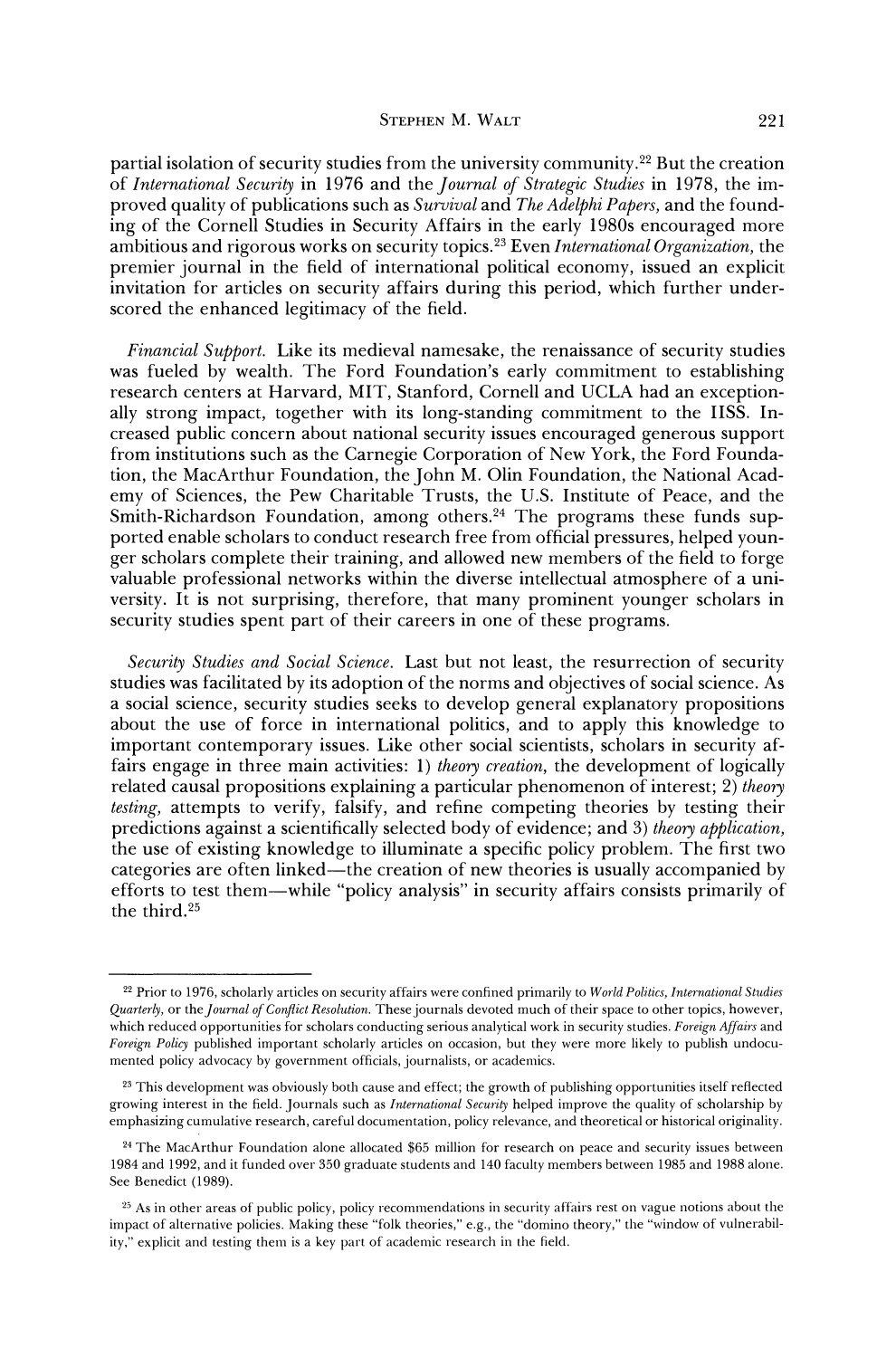Security studies seeks *cumulative knowledge* about the role of military force. To obtain it, the field must follow the standard canons of scientific research: careful and consistent use of terms, unbiased measurement of critical concepts, and public documentation of theoretical and empirical claims. Although no research enterprise ever lives up to these standards completely, they are the principles that make cumulative research possible. The increased sophistication of the security studies field and its growing prominence within the scholarly community is due in large part to the endorsement of these principles by most members of the field.

To summarize: The renaissance of security studies was over-determined. It reflected a political climate in which the importance of national security problems was increasingly appreciated and in which academic institutions became more receptive to work in this area. Although the renaissance began before the recent surge in financial support, these grants sustained its growth. Increased access to information and civilian expertise were both cause and effect, along with the marriage between security studies and social science. The result was the reemergence of an important subfield of international relations in a new and improved form.

## **Problems and Prospects for Security Studies**

What lies ahead for security studies? On the one hand, the widespread belief that the end of the Cold War has decreased the risk of war may temporarily divert financial support and research energies in other directions. On the other hand, a permanent decline is unlikely for at least three reasons. First, as the war in the Persian Gulf reminds us, military power remains a central element of international politics, and failure to appreciate its importance invariably leads to costly reminders. Second, security studies has been institutionalized within many university departments; indeed, a graduate program lacking qualified experts in this area must now be considered incomplete. Thus, new Ph.D.s will emerge in due course and will enjoy adequate professional opportunities. Most important of all, the collapse of the Cold War order will create new policy problems and new research puzzles. In short, the scholarly agenda in security studies is expanding, not shrinking, and security studies will remain an active-sub-field for some time to come.

## **Potential Problems**

Despite these grounds for optimism, several dangers could undermine the future development of the field. As noted earlier, the resources at stake in debates over defense and foreign policy create a strong temptation to focus on short-term policy analysis. Moreover, as Hans Morgenthau once warned, active involvement in policy debates inevitably tempts participants to sacrifice scholarly integrity for the sake of personal gain or political effectiveness (Morgenthau, 1970; Walt, 1987a:146–60). At the very least, there are powerful incentives to concentrate on consulting work and policy analysis rather than on cumulative scholarly research. If security studies neglects long-term research questions and focuses solely on immediate policy issues, a decline in rigor and quality will be difficult to avoid.

Yet the opposite tendency may pose an even greater danger. On the whole, security studies have profited from its connection to real-world issues; the main advances of the past four decades have emerged from efforts to solve important practical questions. If security studies succumbs to the tendency for academic disciplines to pursue "the trivial, the formal, the methodological, the purely theoretical, the remotely historical–in short, the politically irrelevent" (Morgenthau, 1966:73), its theoretical progress and its practical value will inevitably decline.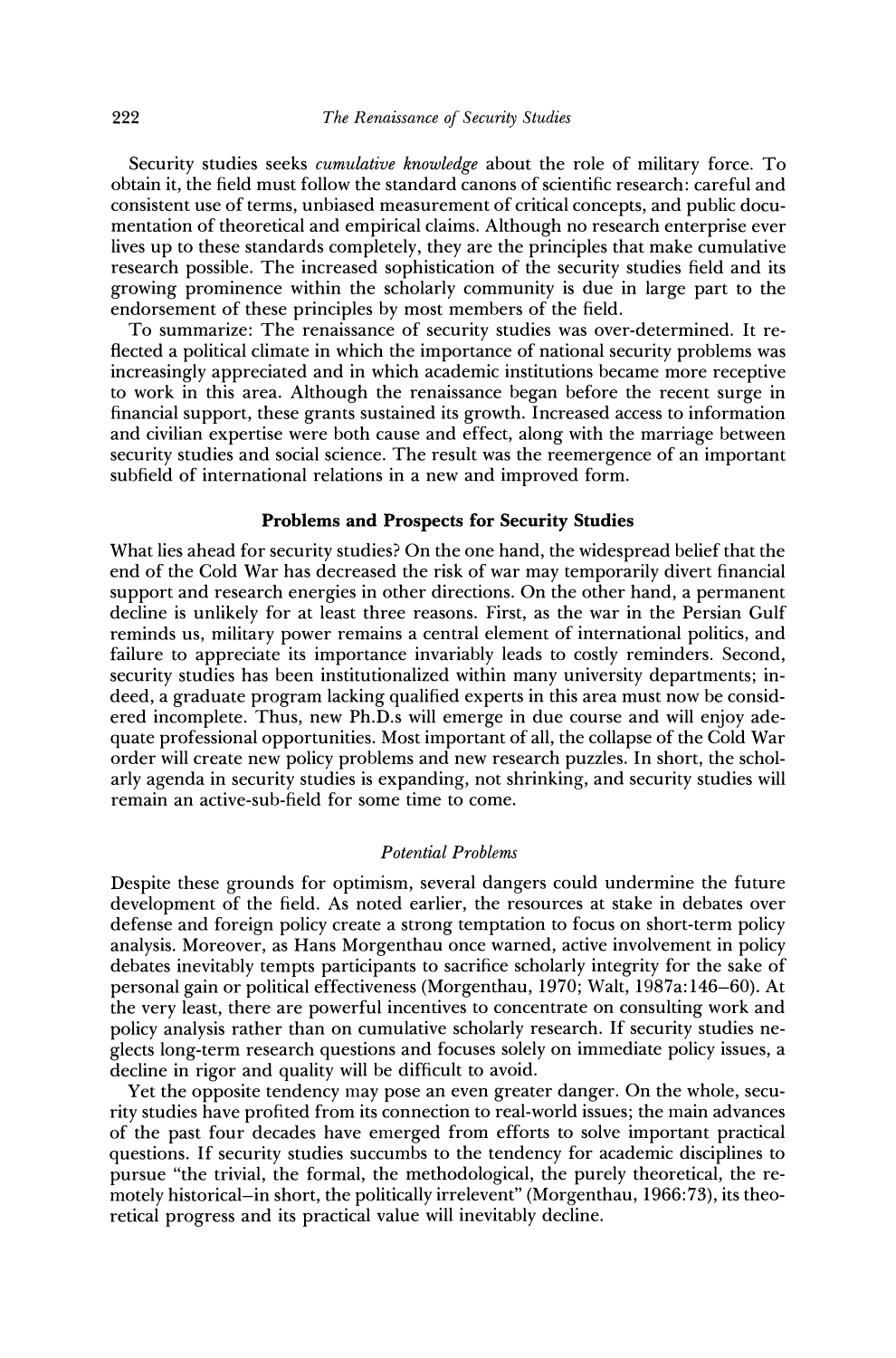In short, security studies must steer between the Scylla of political opportunism and the Charybdis of academic irrelevance. What does this mean in practice? Among other things, it means that security studies should remain wary of the counterproductive tangents that have seduced other areas of international studies, most notably the "post-modern" approach to international affairs (Ashley, 1984; Der Derian and Shapiro, 1989; Lapid, 1989). Contrary to their proponents' claims, post-modern approaches have yet to demonstrate much value for comprehending world politics; to date, these works are mostly criticism and not much theory.<sup>26</sup> As Robert Keohane has noted, until these writers "have delineated . . . a research program and shown ... that it can illuminate important issues in world politics, they will remain on the margins of the field" (Keohane, 1988:392). In particular, issues of war and peace are too important for the field to be diverted into a prolix and self-indulgent discourse that is divorced from the real world.

The use of formal models should also be viewed with some caution, though their potential value is greater. Formal methods possess obvious virtues: analytic assumptions tend to be stated more explicitly, gaps in evidence can be handled through systematic sensitivity analyses, and advanced mathematical techniques can identify deductive solutions to previously intractable problems (for recent examples, see O'Neill, 1989; Downs and Rocke, 1990; Powell, 1990). Formal analysis can also depict a theory's logical structure with precision, generating counterintuitive propositions and identifying inconsistencies.

Yet despite these strengths, recent formal applications have had relatively little impact on other work in the field. This situation stands in sharp contrast to earlier formal works (Schelling, 1960; Olson and Zeckhauser, 1966), which had a broad and lasting influence. One reason is the tendency for recent works to rely on increasingly heroic assumptions, which render these models both impossible to test and less applicable to important real-world problems. The danger, as Schelling warned, is "the willingness of social scientists to treat the subject [of strategy] as though it were, or should be, solely a branch of mathematics" (1960:10).

Obviously, scholarship in social science need not have immediate "policy relevance." But tolerance for diverse approaches is not a license to pursue a technique regardless of its ultimate payoff; the value of any social science tool lies in what it can tell us about real human behavior. Formal models are useful when they do this, but they should not be viewed as ends in themselves. Unfortunately, despite the impressive technical firepower displayed in many recent formal works, their ability to illuminate important national security problems has been disappointing.

Because scientific disciplines advance through competition, we should not try to impose a single methodological monolith upon the field. To insist that a single method constitutes the only proper approach is like saying that a hammer is the only proper tool for building a house. The above strictures are no more than a warning, therefore; progress will be best served by increased dialogue between different methodological approaches (Downs, 1989).<sup>27</sup>

<sup>&</sup>lt;sup>26</sup> Although Yosef Lapid cites Imre Lakatos's critique of naive positivism approvingly (Lapid, 1989:239, 245), he neglects Lakatos's key argument: theories are only overturned by the development of a superior alternative (Lakatos, 1970).

<sup>&</sup>lt;sup>27</sup> In the past, for example, security studies tended to dismiss quantitative research on conflict as irrelevant, while the latter tended to view security studies as unscientific "policy analysis." Both charges are undoubtedly true in some cases, but a blanket dismissal is increasingly inappropriate. Instead, encouraging both groups to become more familiar with alternative approaches would improve both enterprises. For example, whenever these literatures reach different conclusions-such as on the impact of domestic conflict or regime type on the likelihood of war-there is an obvious opportunity for further work.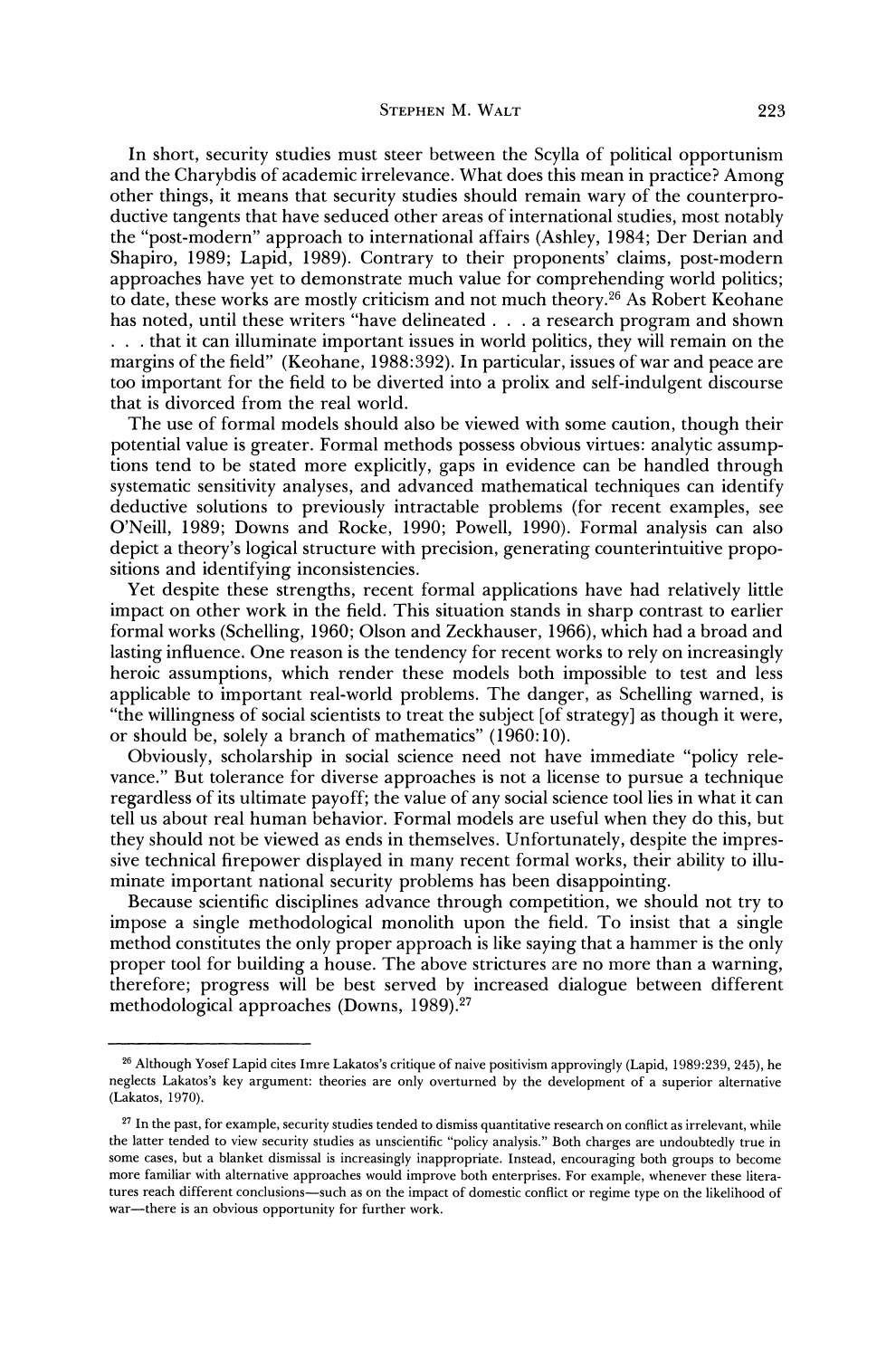#### A Research Agenda for Security Studies

Any attempt to define a research agenda will invariably omit important or unforeseen possibilities. Nevertheless, several subjects clearly merit further attention.

The Role of Domestic Politics. Some of the most interesting advances in security studies have come from scholars focusing on different aspects of domestic politics. What unites these disparate theories is the belief that domestic politics is a powerful determinant of national security policy. For example, several prominent studies have argued that liberal democracies do not fight each other (Small and Singer, 1976; Chan, 1984; Weede, 1984; Doyle, 1986; Maoz and Abdolali, 1989); given the importance of this claim, further research is needed to resolve the remaining theoretical and empirical puzzles.<sup>28</sup> Similarly, the long-standing debate over the military's role as a cause of war remains unresolved (Huntington, 1957; Vagts, 1959; Betts, 1977; Snyder, 1984; Van Evera, 1984), along with the validity of the so-called scapegoat and diversionary theories of war (Levy, 1988, 1990). Other recent works suggest that regime change or revolution is a potent cause of conflict as well (Maoz, 1989; Walt, 1990), but further research to measure and explain this effect is still needed. Students of arms races have long stressed the role of domestic factors (York, 1970; Kurth, 1971; Senghaas, 1972; Evangelista, 1988), and Jack Snyder's recent work (1991) on empires argues that the internal politics of rapidly industrializing societies encourages "log-rolled" domestic coalitions to unite behind highly expansionist foreign policies. Given the recent shifts in the domestic politics of the Soviet Union and its Eastern European allies, further work on these different approaches is clearly in order.

The Causes of Peace and Cooperation. Another potential growth area is in greater attention to the causes of peace and cooperation. To be sure, most theories about the causes of war are also theories about peace (Van Evera, 1984; Blainey, 1988), and exploring ways to reduce the risk of war has been part of the field since its inception.<sup>29</sup> In the past, however, security studies tended to view explicit research on peace as utopian or naive, perhaps based on a belief that realists should not be diverted into such idealistic pursuits. For their part, peace researchers tended to assume that the use of force was always irrational, that arms races were a powerful cause of conflict rather than a symptom, and that war was always the result of misperception. The tendency for some peace researchers to view capitalism as a powerful engine of conflict (despite the abundant evidence against this belief) divided the two fields even further.<sup>30</sup>

Over time, however, the two perspectives have begun to converge. As discussed above, scholars in security studies have devoted considerable attention to misperception and domestic politics as causes of war, while some peace researchers have begun to address issues of military strategy and defense policy in a more sophisticated and well-informed way. This trend is perhaps most evident in the literature on "nonoffensive" defense: many of these writings acknowledge the need for military power while investigating alternative force structures that could ameliorate the security

<sup>&</sup>lt;sup>28</sup> In addition to problems of definition (were England and Germany liberal states in 1812 and 1914 respectively?) and the lack of independence between cases (many liberal states were formerly united in the British empire), these studies have yet to offer a persuasive explanation for the "liberal peace."

<sup>&</sup>lt;sup>29</sup> For example, deterrence theory identifies the conditions that make decisions for war irrational, surely a worthy goal for opponents of war.

<sup>&</sup>lt;sup>30</sup> For surveys of peace research from a variety of perspectives, see Singer (1976), Boulding (1978), Wiberg (1981), and Quester (1989).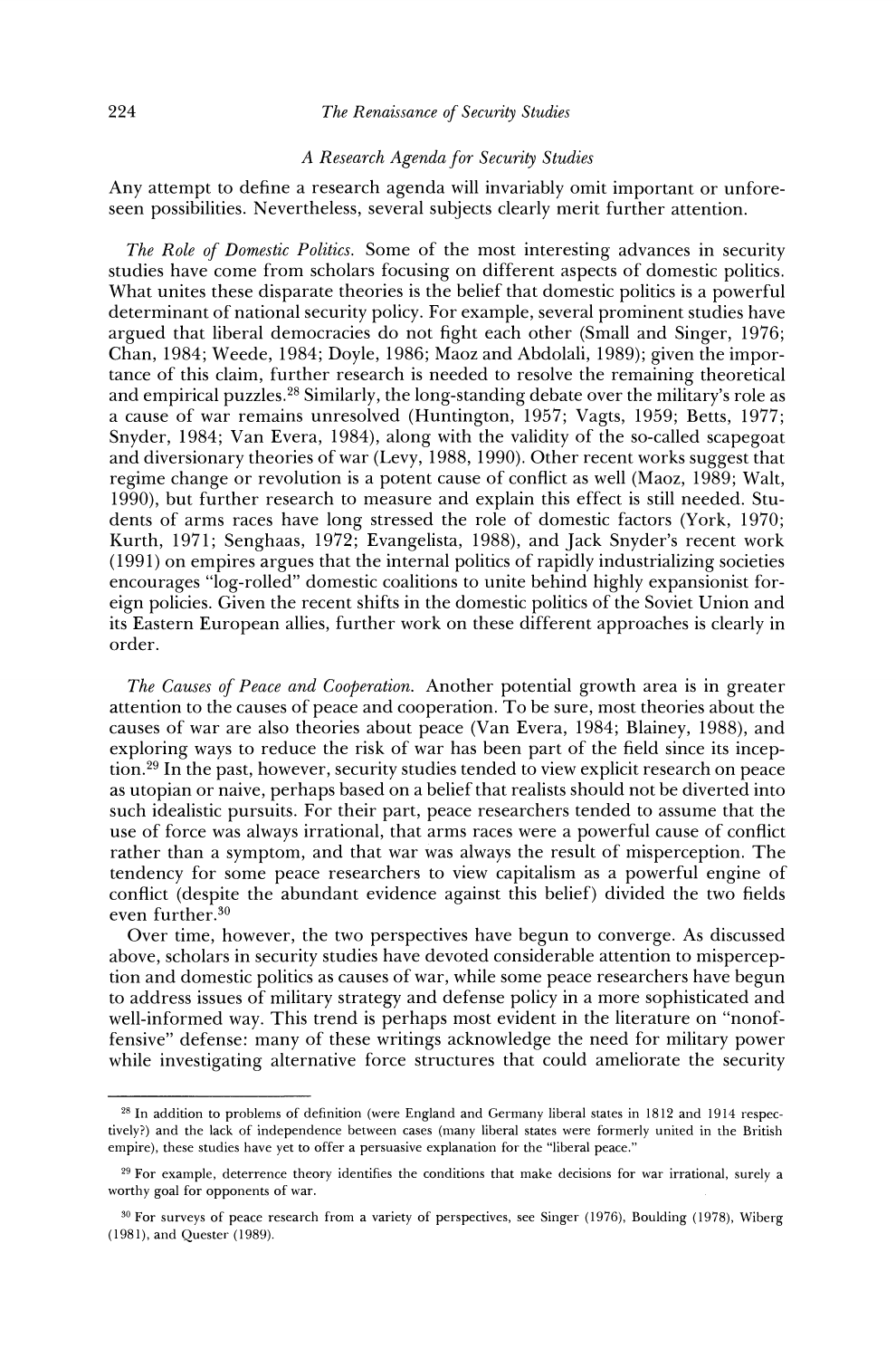dilemma between states (Ahfeldt, 1983; Alternative Defense Commission, 1983; Agrell, 1987; Gates, 1987; Saperstein, 1987; Flanagan, 1988). Although primarily a product of the peace research community, these works bear a strong resemblance to the offense/defense literature in security studies.

Increased interest in peace and cooperation is evident in other ways as well. For example, scholars of security affairs have been understandably skeptical of "security" regimes" in the past (Jervis, 1983), but more recent studies suggest that international regimes can have modest positive effects on the ability of states to cooperate on specific security issues (Lynn-Jones, 1985; Nye, 1987; George, Farley, and Dallin, 1988). Although self-help remains the primary imperative in international politics, institutional arrangements could still contribute to peace, particularly if they directly address the primary controllable causes of war identified by previous scholarly work.<sup>31</sup>

Far from being a utopian ideal, efforts to reduce the danger of war are consistent with the central focus of security studies and with realism's traditional pessimism about the prospects for a durable peace. Moreover, preserving peace contributes directly to national security, at least for most states most of the time. Given their belief that war is always a possibility, realists should be especially interested in devising ways to ensure that it does not occur. In short, well-informed research on peace is a realistic response to anarchy and should be part of security studies.

*The Power of Ideas.* Finally, interest in the "autonomous power of ideas" has also grown in recent years. The role of "strategic beliefs" in foreign and military policy has been stressed by historians (Howard, 1984), by scholars drawing upon psychology (Jervis, 1976; Kull, 1988), and by studies of military organizations and domestic politics (Snyder, 1984, 1991; Van Evera, 1984; Thomson, 1990). More generally, John Mueller (1989) and James L. Ray (1990) have argued that war is a fading institution among advanced industrial societies, just as dueling and slavery become obsolete in the 19th century. Significantly, their arguments are not based on the dangers posed by nuclear weapons. Instead, they claim that the horrors of conventional war have discredited the earlier belief that it was a noble or heroic activity. This argument remains incomplete, however, for we lack a theory to account for the observed change in attitudes (Kaysen, 1990). Mueller attributes the shift to the dehumanizing experience of World War I, but this does not explain why earlier wars failed to produce a similar result. Without a theory of attitude change, we cannot estimate the durability of current antiwar attitudes or devise a workable strategy for reinforcing them. And as Mueller admits, the outbreak of World War II shows that if most but not all states believe war is too horrible to contemplate, those that do not share this view will be more likely to use force precisely because they expect opponents to acquiesce rather than fight. Unless popular revulsion against war becomes universal and permanent, it provides no guarantee that inter-state violence would end. Despite these limitations, the impact of changing attitudes on warfare remains a fascinating question, as part of the general subject of how states learn.

The End of the Cold War. For the past forty years, the two superpowers defined their security policies primarily in response to each other, and the rivalry between them shaped the conduct of most other states as well. Accordingly, the waning of U.S.-Soviet rivalry will have a significant impact on security studies.

<sup>&</sup>lt;sup>31</sup> Examples include offensive military imbalances, territorial disputes, xenophobia, and hypernationalism. The U.S.-Soviet arms control negotiations helped stabilize their deterrent relationship by limiting anti-ballistic missile systems, and the United Nations Educational, Scientific and Cultural Organization (UNESCO) led a largely successful campaign to eliminate national biases within European textbooks (Dance, 1960).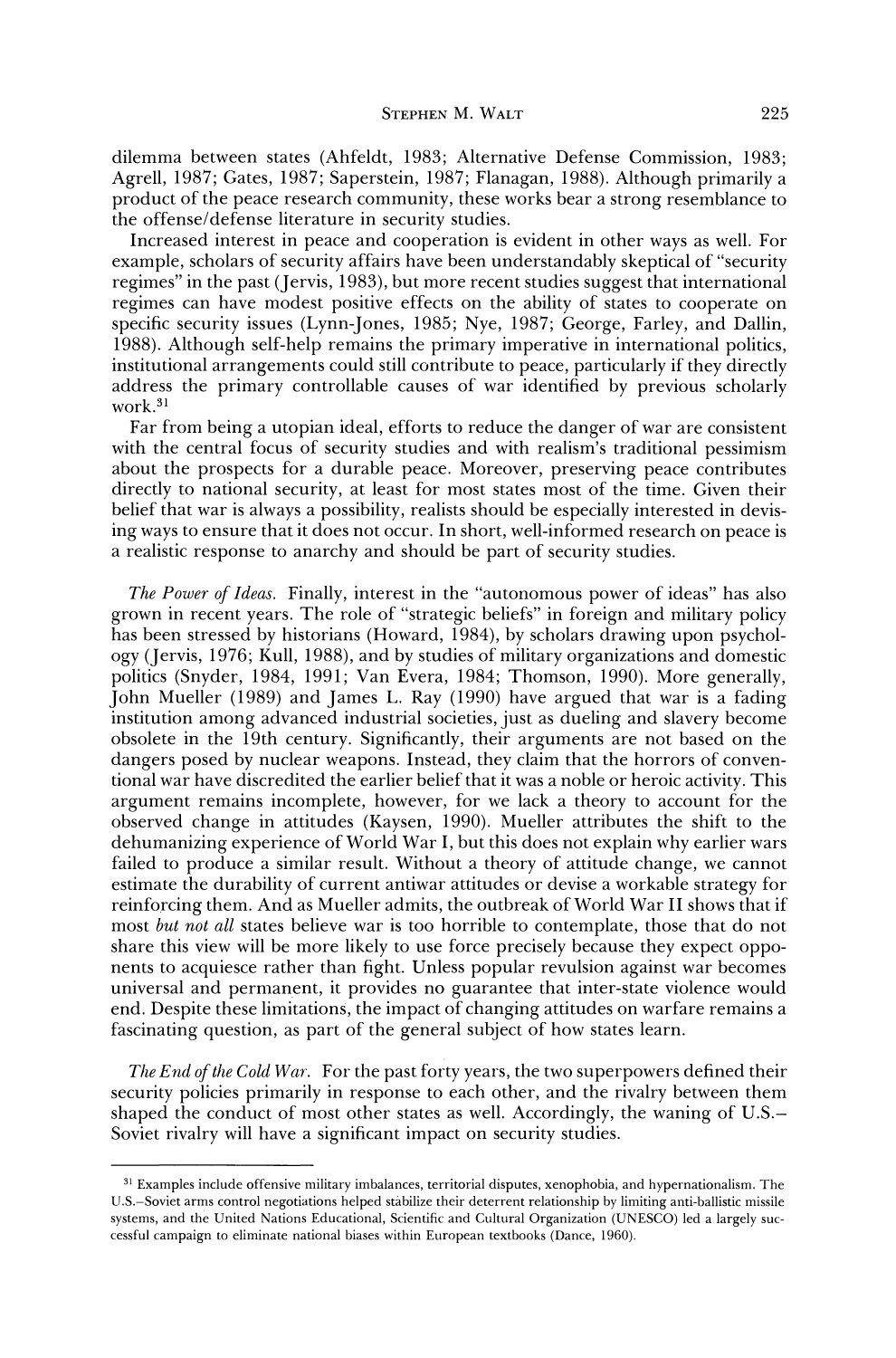First, the study of grand strategy will be increasingly important. As discussed earlier, interest in U.S. grand strategy revived during the renaissance of security studies, but there are still no theoretical or comparative works on grand strategy and relatively few studies of other cases.<sup>32</sup> Because both great and lesser powers will need new security arrangements once the Cold War is over, research on alternative grand strategies will be of obvious interest. Under what conditions should states employ military force and for what purposes? With the waning of the Soviet threat, what interests will the other great powers seek to defend? Can the United States and its allies now reduce their military forces, or should they be configured for other contingencies? These issues are certain to receive considerable attention, and some of it should come from experts without a professional interest in the outcome.

Second, the end of the Cold War raises basic issues about the prospects for peace. Will the waning of U.S.–Soviet rivalry reduce the danger of war or allow familiar sources of conflict to reemerge? Will regional powers take more aggressive actions to improve their positions—as Iraq sought to do by invading Kuwait–or will they behave more cautiously in the absence of superpower support? Attempts to answer these and other questions will necessarily build on the existing knowledge base in the field, but will also stimulate new empirical studies and theoretical innovations.

These concerns are already evident in the scholarly debate over the future of Europe. At least four main views can be identified. "Third-image pessimists"<sup>33</sup> argue that the re-emergence of a multipolar Europe will restore the conditions that fueled war in Europe in the past; for this reason, the end of the Cold War will increase the danger of war. They recommend that U.S. military forces remain in Europe to dampen these effects and favor the managed spread of nuclear weapons (to Germany in particular) to alleviate the security fears they believe will accompany the superpowers' withdrawal from Europe (Mearsheimer, 1990). "Second-image pessimists" downplay systemic causes and emphasize the dangers arising from the weak democratic institutions in Eastern Europe and the Soviet Union. They fear that competing interest groups will use foreign policy to enhance their domestic positions; in the worst case, several factions would unite in a coalition combining their separate expansionist agendas, as occurred in Germany and Japan before the two world wars. The recommended antidote is Western assistance to support the new democracies in Eastern Europe, and the rapid integration of these states into the European Community (EC) (Snyder, 1990).

Rejecting these pessimistic views, "second-image optimists" argue that the leveling of European societies, the dampening of militarism, and the extensive rewriting of nationalist history in Europe have removed the main causes of earlier wars. This view sees the possible dissolution of the Soviet Union as the main threat to peace, and favors Western efforts to encourage a peaceful transition and to prevent the reemergence of the domestic forces that fueled aggression in the past (Van Evera, 1990-91). Finally, "institutional optimists" suggest that economic integration and international institutions (such as NATO, the EC, or the Conference on Security and Cooperation in Europe) will be strong enough to safeguard peace in Europe. A full scholarly presentation of this view is not yet available—though Snyder (1990) presents elements of one—but it implies using existing institutions to facilitate arms control and to manage economic and political tensions in an independent and increasingly united Europe (Hoffmann, 1990; Keohane, 1990).

<sup>&</sup>lt;sup>32</sup> Studies of grand strategy for non-U.S. cases include Handel (1973), Luttwak (1976), Ben-Horin and Posen (1981), Friedberg (1988), and Mandelbaum (1988).

<sup>33 &</sup>quot;Third-image" theories view war as a result of the anarchic international system, "second-image" theories focus on the internal character of states, and "first-image" theories address causes found in human nature. See Waltz (1959).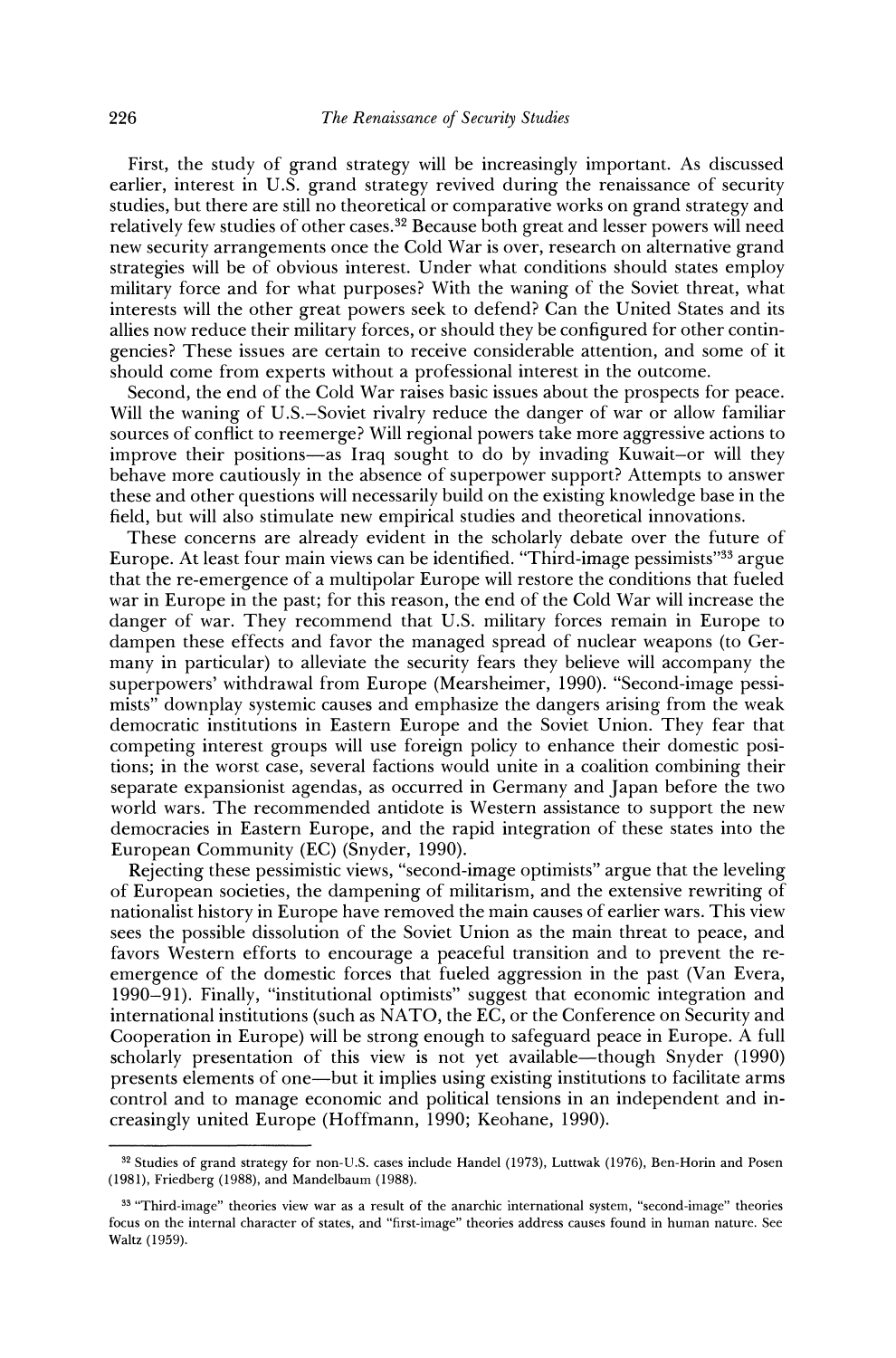A brief summary cannot do justice to the subtlety and power of these competing views. It is worth noting, however, that all of them rely on scholarship developed or refined during the renaissance of security studies: the scholarly debate on the future of Europe is very much a contest between rival theoretical visions. It is also an issue with far-reaching implications for defense budgets, alliance commitments, and the likelihood of war. Far from signaling a declining role for security studies, in short, the end of the Cold War will keep security issues on the front burner for some time to come.

Economics and Security. The relationship between economics and security is of growing interest as well. One obvious dimension is the connection between military spending and economic performance; the debate sparked by Paul Kennedy's The *Rise and Fall of the Great Powers* illustrates the continued dissensus on this question (Kennedy, 1987; Adams and Gold, 1987; Huntington, 1988–89; Friedberg, 1989; Kupchan, 1989a; Nye, 1990). Second, despite the attention that resource issues received after the 1973 oil shocks, disputes persist on the strategic importance of economic resources and their role as potential causes of international conflict (Shafer, 1982; Maull, 1984; Finlayson and Haglund, 1987; Johnson, 1989). The recent war in the Persian Gulf highlights the continued relevance of this issue, as well as the potential effectiveness of economic sanctions as a diplomatic instrument.

A third issue linking economics and security is the political influence of the military-industrial complex (MIC). Although several recent works have analyzed the procurement process in detail (Gansler, 1982, 1989; Stubbing, 1986; McNaugher, 1989), there has been little research on the MIC's *political* role in shaping national policy. Even our historical knowledge is deficient; there is still no adequate successor to Huntington's The Common Defense (1961), Schilling, Hammond, and Snyder's Strategy, Politics, and Defense Budgets (1962), and Enthoven and Smith's How Much is *Enough*? (1971). Indeed, there is no authoritative scholarly analysis of the U.S. defense buildup in the 1980s.<sup>34</sup> Cross-national comparisons would be valuable as well, to supplement the few studies now available (Evangelista, 1988). Given the resources at stake, investigating how such decisions are made seems well worth the effort of economists and security experts alike.

Refining Existing Theories. The discussion in this section underscores how new theories and approaches have sparked lively scholarly exchanges throughout the renaissance of security studies, on topics such as the impact of offensive and defensive advantages, the effect of domestic politics on war, the causes and consequences of arms races, the requirements of extended deterrence, the sources of military innovation, and the prospects for security cooperation. In most cases, however, competing hypotheses have not been subjected to systematic empirical tests. In addition to the usual efforts to devise new theories, therefore, refining and testing existing hypotheses through well-designed empirical studies should form a central part of future work.

Protecting the Data Base. As noted earlier, the renaissance of security studies was facilitated by greater access to relevant information. Unfortunately, several recent developments suggest that the information so necessary for scholarship and for an informed public debate is being seriously curtailed. The Annual Reports produced by the Defense Department during the Reagan Administration were less informative

<sup>&</sup>lt;sup>34</sup> Instead, most recent writings on U.S. defense policy are journalistic, polemical, or narrowly focused (Fallows, 1982; Stubbing, 1986; or Kotz, 1988).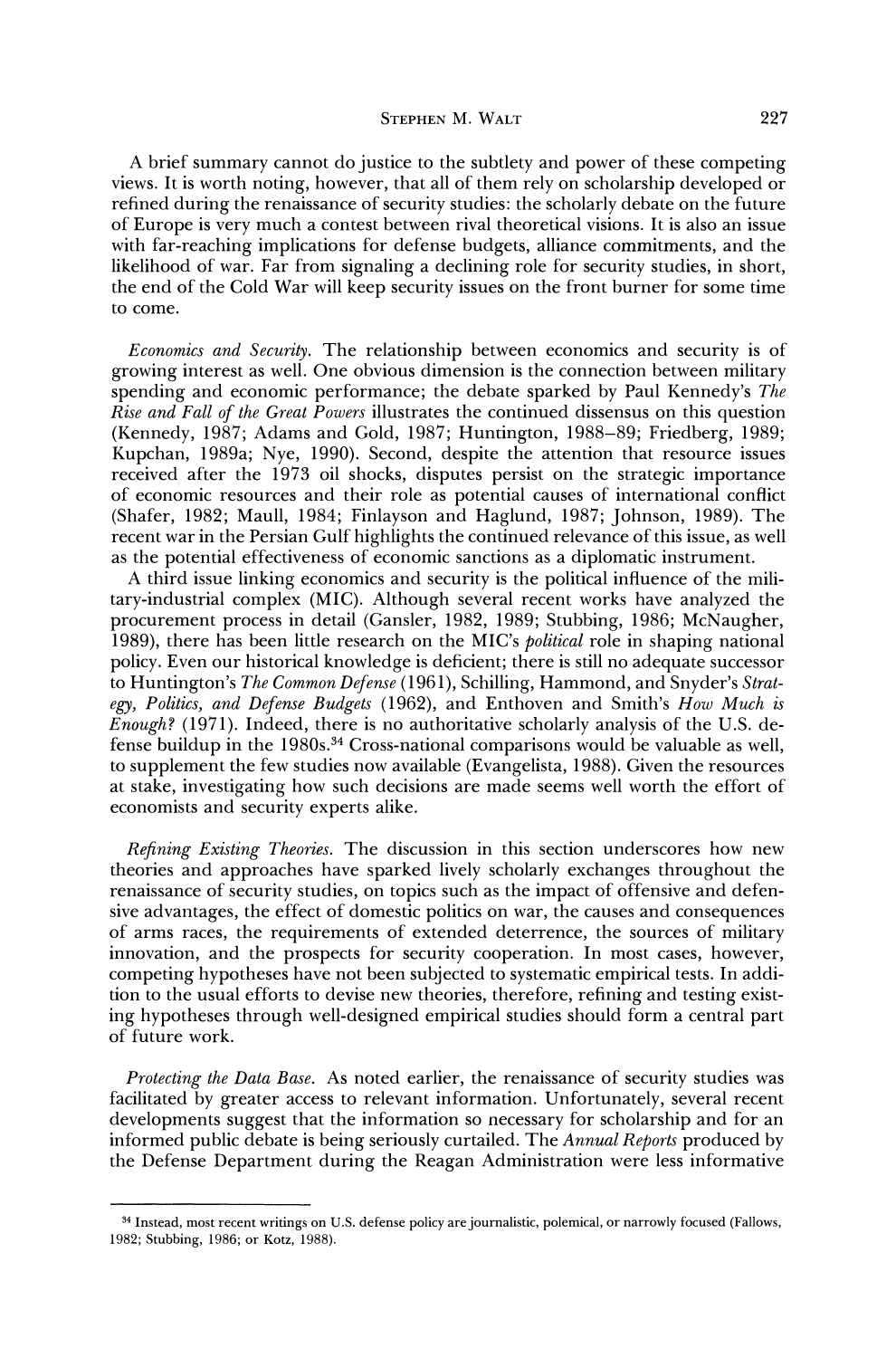than earlier versions, and this trend has continued under President Bush.<sup>35</sup> The Reagan Administration was also more aggressive in prosecuting alleged leaks and in manipulating media coverage, thereby inhibiting journalists from investigative reporting and reducing the raw data available for use by scholars (Hertsgaard, 1988).<sup>36</sup> Even more worrisome, a recent volume of the Foreign Relations of the United States, the State Department's official record of U.S. diplomacy, contained such serious distortions that the Chairman of its Advisory Committee resigned in protest, accompanied by widespread condemnation from the Historical profession (Cohen, 1990; Kuniholm, 1990; Society of Historians of American Foreign Relations, 1990).<sup>37</sup>

Efforts to shield government policy from outside evaluation pose a grave threat to scholarship in the field. No doubt some government officials would like to deny ordinary citizens the opportunity to scrutinize their conduct; as a central part of that evaluative process, the scholarly profession should resist this effort wholeheartedly. The danger goes beyond the interests of any particular subfield; restricting information threatens the public debate that is central to democracy and essential to sound policy. Events as diverse as the Bay of Pigs invasion, the Iran/contra affair, and the troubled development of the B-2 bomber remind us that excessive secrecy allows illconceived programs to survive uncorrected. Instead of limiting the study of security issues to a select group of official "experts," therefore, open debate on national security matters must be preserved. Such a debate requires that scholars retain access to a reliable and complete data base.

## **Conclusion: Some Lessons for the Future**

The rise, fall, and recovery of security studies offer several guidelines for the future conduct of the field. To encourage continued progress, I conclude this essay by considering (1) the evolution of knowledge in the field, (2) the place of security studies in the academic world, (3) the role of research support, and (4) the norms and ethos of the field.

## The Evolution of Knowledge

The history of security studies reveals several features about the evolution of social science. First, it illustrates how external events influence the scholarly agenda: as noted throughout this essay, research in security studies has been heavily shaped by changing international conditions. Obviously, an excessive focus on immediate policy issues can stifle long-term progress and increase the danger that research support will be subject to a "feast or famine" cycle as international tensions rise and fall (Jervis et al., 1986:60; Nye & Lynn-Jones, 1988:21). On the whole, however, the attention paid to policy issues has positive effects: it is the main source of new research questions and discourages any drift toward academic irrelevance.

<sup>&</sup>lt;sup>35</sup> The Defense Department seems proud of its failure to inform us: its 1990 Annual Report boasts that it saved \$121,800 by "tailoring the report directly to statutory requirements . . . and eliminating unnecessary no-charge distribution." In other words, Secretary Cheney's staff included only what was absolutely required by law and reduced public access to its report!

<sup>&</sup>lt;sup>36</sup> The Bush Administration's handling of the Panama invasion and the Gulf War suggests that it is following a similar approach, aided by a compliant media (Cook and Cohen, 1990).

<sup>&</sup>lt;sup>37</sup> Specifically, Volume X in the 1952-1954 series, covering U.S. policy in Iran, makes no mention of Operation AJAX, the U.S.-backed coup that ousted the Mossadegh government in 1953. According to Bruce Kuniholm, an historian of U.S.-Iranian relations and former State Department employee with access to the complete account: "the misleading impression of U.S. non-involvement conveyed in the pages of this volume constitutes a gross misrepresentation of the historical record sufficient to deserve the label of fraud" (Kuniholm, 1990:12).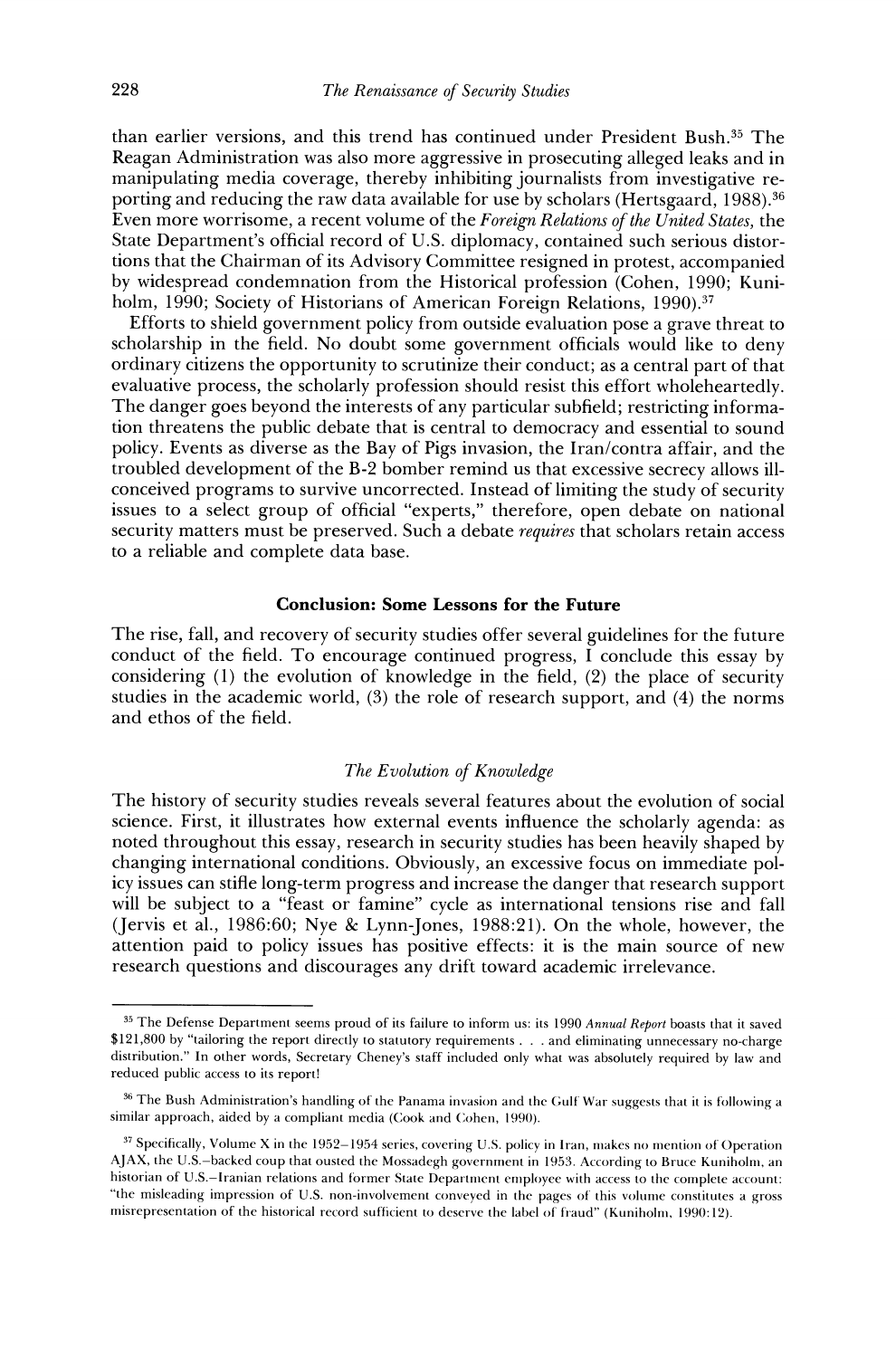#### STEPHEN M. WALT

Second, the history of security studies also illustrates the mechanisms by which social science advances. One avenue is borrowing from other disciplines: like the rest of international relations, security studies has profited by drawing upon other bodies of knowledge. The other source of progress is competition between rival theories. Competition encourages contending approaches to refine their arguments and to seek better empirical support, and it usually leads them to incorporate each other's ideas as well. As noted earlier, the past decade has seen a partial convergence between the subfields of security studies, peace research, and international political economy, a development that is likely to benefit all three. The end of the Cold War will reinforce this trend by removing some of the substantive divisions between these subfields.<sup>38</sup> The lesson, of course, is that while competition is essential for scientific progress, scholars with different theoretical perspectives can learn a great deal from each other.<sup>39</sup>

### Security Studies and the Ivory Tower

A recurring theme of this essay has been the twin dangers of separating the study of security affairs from the academic world or of shifting the focus of academic scholarship too far from real-world issues. The danger of war will be with us for some time to come, and states will continue to acquire military forces for a variety of purposes. Unless one believes that ignorance is preferable to expertise, the value of independent national security scholars should be apparent. Indeed, history suggests that countries that suppress debate on national security matters are more likely to blunder into disaster, because misguided policies cannot be evaluated and stopped in time. $40$ 

As in other areas of public policy, academic experts in security studies can help in several ways. In the short term, academics are well placed to evaluate current programs, because they face less pressure to support official policy.<sup>41</sup> The long-term effects of academic involvement may be even more significant: academic research can help states learn from past mistakes and can provide the theoretical innovations that produce better policy choices in the future. Furthermore, their role in training the new generation of experts gives academics an additional avenue of influence. Assuming they perform these tasks responsibly, academics will have a positivealbeit gradual—impact on how states deal with the problem of war in the future.

#### The Role of Research Support

The renaissance of security studies was facilitated by increased financial support from several sources, especially private foundations. Managing the allocation of research support is an imposing challenge: among other things, there are no per-

<sup>&</sup>lt;sup>38</sup> In the past, security studies tended to focus primarily on East-West issues, while international political economy concentrated on West-West and, to a lesser extent, North-South issues. The end of the Cold War will lead both subfields to address similar issues, such as the future of Europe; the result will be a fruitful competition between contending theories. I am indebted to John Mearsheimer for discussion on this point.

<sup>&</sup>lt;sup>39</sup> Scholars in security studies would also profit from greater attention to some of the findings of peace researchers, while the latter could learn much from the former about identifying important theoretical and practical issues.

<sup>&</sup>lt;sup>40</sup> Examples include Germany's Schlieffen Plan, the Japanese campaign of expansion in Asia in the 1930s, the Argentine junta's attempt to seize the Falkland Islands in 1981, and Israel's ill-fated invasion of Lebanon in 1982. In each of these cases, public discussion of strategy and foreign policy was suppressed, and the basic flaws in each strategy were not discussed openly. On this general problem, see Van Evera (1984, 1987) and Walt (1987a:146-54).

<sup>&</sup>lt;sup>41</sup> Recent examples are Mearsheimer (1986) and Brown (1989).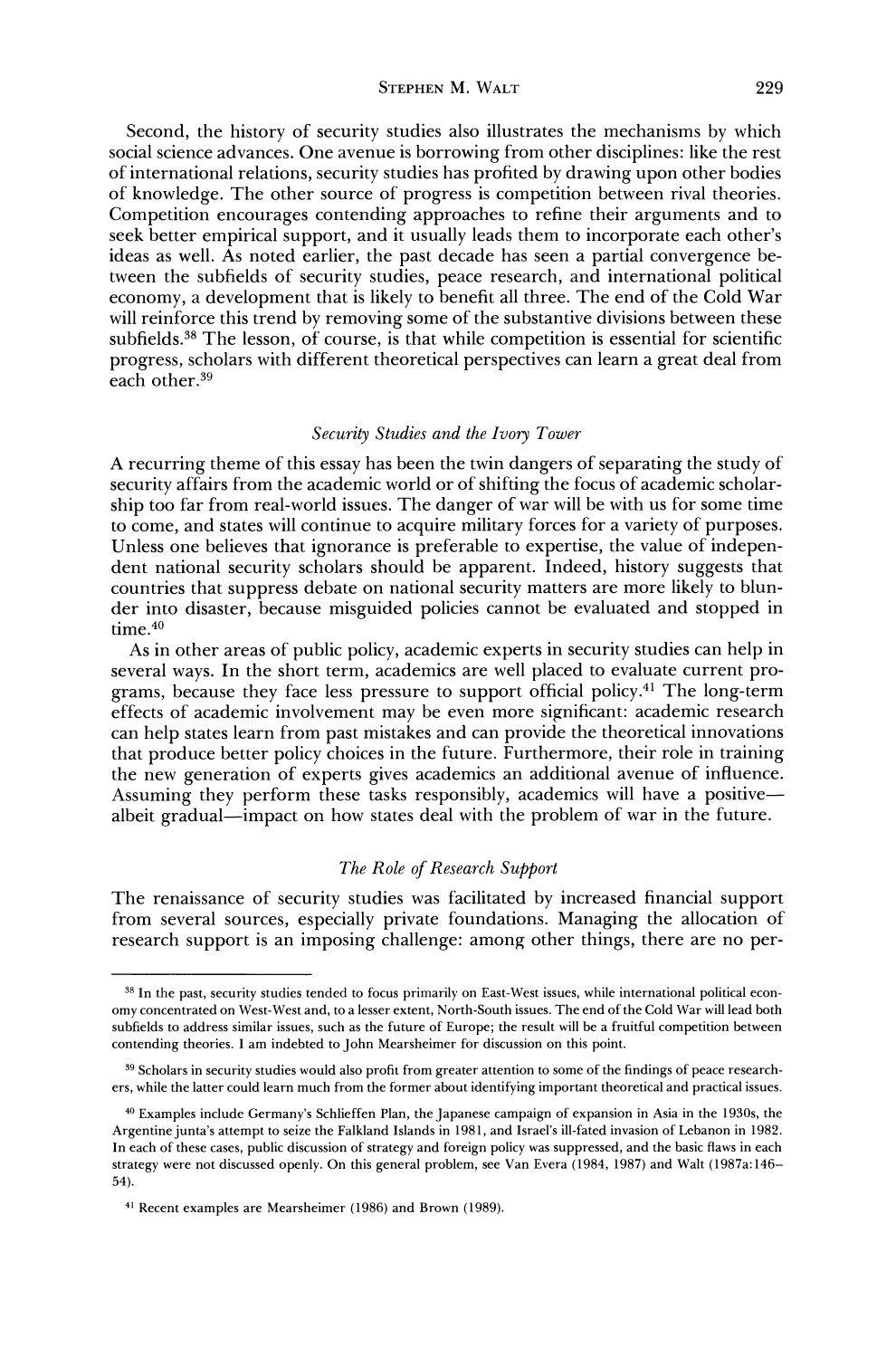fectly reliable criteria for assessing the merits of competing proposals or the benefits of earlier decisions. Outside review committees can help, but any attempt to evaluate the role of outside support should acknowledge the inherent problems donors face and the laudable aims that many of them seek.

The renaissance of security studies suggests several lessons in this regard. Support for "scholarly infrastructure" has been the most effective way for private foundations to contribute to long-term progress. As discussed above, the Ford Foundation's support for several academic research centers was essential in resurrecting the field. Since then, the MacArthur Foundation's support for *International Security*, its institutional grants to a number of academic and research organizations, and the Ford Foundation's continued support for the IISS have provided forums for the publication of serious academic research and for the airing of scholarly disputes, along with direct support for individual scholars.<sup>42</sup> The Pew Charitable Trusts and the John M. Olin Foundation have also provided extensive support for research programs in security studies. If groups such as these continue to offer adequate financial backing, the momentum gained during the renaissance should continue.

The recent effort to enrich security studies by drawing scholars from other disciplines into the field (for example, through the MacArthur/SSRC "dual expertise" program) has had more mixed results. Although some "retooling" programs were valuable (especially for language training and to encourage natural scientists to learn about security issues), the belief that security studies was intellectually impoverished paid insufficient attention to the interdisciplinary approach that had characterized the field since its inception. Furthermore, making a major contribution to any discipline requires serious and time-consuming preparation; the necessary expertise cannot be acquired in a year or two. Security studies is no exception to this rule, and it is therefore not surprising that progress during the renaissance has come primarily from scholars within the field who drew upon other disciplines rather than from experts from other fields who suddenly turned their attention to security issues.

Foundations should take risks on occasion, of course, and the ultimate benefit of a particular initiative cannot be known in advance. Over the longer term, however, it is most important to maintain an active group of experts whose primary interest is security studies itself (Lebow, 1988:515). Because these individuals will have the greatest impact on future debates over national security, foundations that hope to influence these debates should ensure that these experts are adequately supported. Accordingly, importing scholars from other fields should be no more than a supplement to support for those with a demonstrated interest and a solid background in the field.<sup>43</sup>

A more serious danger is the politicization of research support. In the past decade, a number of foundations with distinct ideological positions have entered the field.<sup>44</sup> If access to research support becomes contingent on "correct" political views, the integrity of security studies will be gravely threatened. In the short term, the presence of several ideologically varied foundations and the existence of many separate research centers has ensured that no single set of views has come to dominate the

<sup>&</sup>lt;sup>42</sup> In this respect, the MacArthur Foundation's recent decision to end its financial support for International Security threatens the health of the field, unless alternative sources of support can be found.

 $43$  It should be noted that "dual expertise" programs have been a relatively small part of foundation activity; the bulk of recent funding in security studies has gone to established programs and topics.

<sup>&</sup>lt;sup>44</sup> Within the field, the MacArthur Foundation and the Carnegie Corporation are usually seen as left-wing in orientation, the Ford Foundation is centrist, and the Olin Foundation, Pew Charitable Trusts, Scaife Foundation, and Smith-Richardson Foundation are seen as right-wing. For background on the second group, see Morgan (1981) and Blumenthal (1986).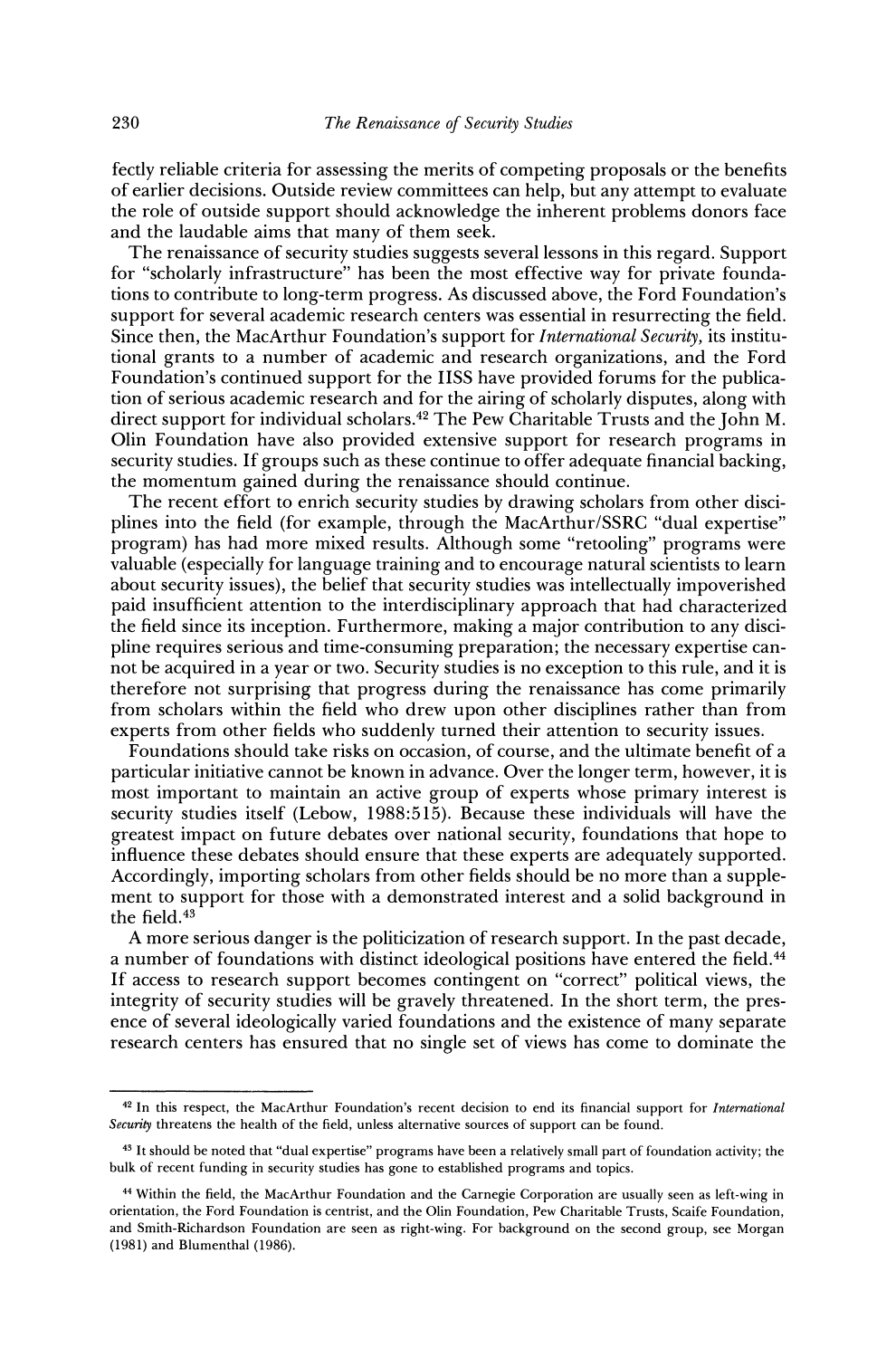field. But science is not a contest that the loudest or most lavishly funded forces should win; the quality of scholarship should be the dominant consideration. Over the longer term, foundations should support scholarship that follows the basic norms of science rather than research that conforms to particular political preferences. The goal is to encourage talented scholars to attack important questions, regardless of their ultimate conclusions. In short, keeping ideological litmus tests out of the funding process is essential to preserving the legitimacy of security studies as a scholarly enterprise.

#### Norms and Ethos of the Security Studies Community

The final set of lessons concerns the role of several informal norms within the field. These norms are neither unique to security studies nor universal among academic disciplines. Although a number of senior scholars provided important role models, these norms have been especially evident among younger members. Three principles merit special mention.

First, security studies has profited from a collaborative ethos. Members of the field are encouraged to exchange ideas, evidence, and criticism freely despite significant substantive disagreements. Admittedly, this norm is more an aspiration than a universally-accepted reality, but the spirit of cooperative criticism has helped individual scholars be more productive and enabled the field to advance more quickly.

This achievement is all the more remarkable given the range of opinion within the field. Far from being a clique of like-minded cronies, security studies has displayed extraordinary diversity over the past decade, punctuated by episodes of intense debate. One need only be familiar with the disputes already discussed (on deterrence theory, U.S. grand strategy, naval strategy, strategic weapons policy, surprise attack, the origins of World War I, and so on) to realize that the security studies field is not a unified group either methodologically, substantively, or politically. Yet with but a few notable exceptions, the field has avoided destructive professional rivalries.

What unites the field is a desire to increase our understanding of the role of force in international politics. Recurring debates testify to the strength of the field and are a major engine for its continued progress. As one participant has noted: "Scholarship on national security matters is, like all scholarship, a collective enterprise . . . [Individuals] publish their findings; this invites criticism from their colleagues, [and] provides foundations and inputs for the work of others... By this method the community as a whole advances our understanding of specific methodological and substantive issues and of the field as a whole" (Posen, 1989:145).

A second norm is relevance, a belief that even highly abstract lines of inquiry should be guided by the goal of solving real-world problems. Because the value of a given approach may not be apparent at the beginning—game theory is an obvious example—we cannot insist that a new approach be immediately applicable to a specific research puzzle. On the whole, however, the belief that scholarship in security affairs should be linked to real-world issues has prevented the field from degenerating into self-indulgent intellectualizing. And from the Golden Age to the present, security studies has probably had more real-world impact, for good or ill, than most areas of social science.

Finally, the renaissance of security studies has been guided by a commitment to democratic discourse. Rather than confining discussion of security issues to an elite group of the best and brightest, scholars in the renaissance have generally welcomed a more fully informed debate. To paraphrase Clemenceau, issues of war and peace are too important to be left solely to insiders with a vested interest in the outcome. The growth of security studies within universities is one sign of broader participation, along with increased availability of information and more accessible publica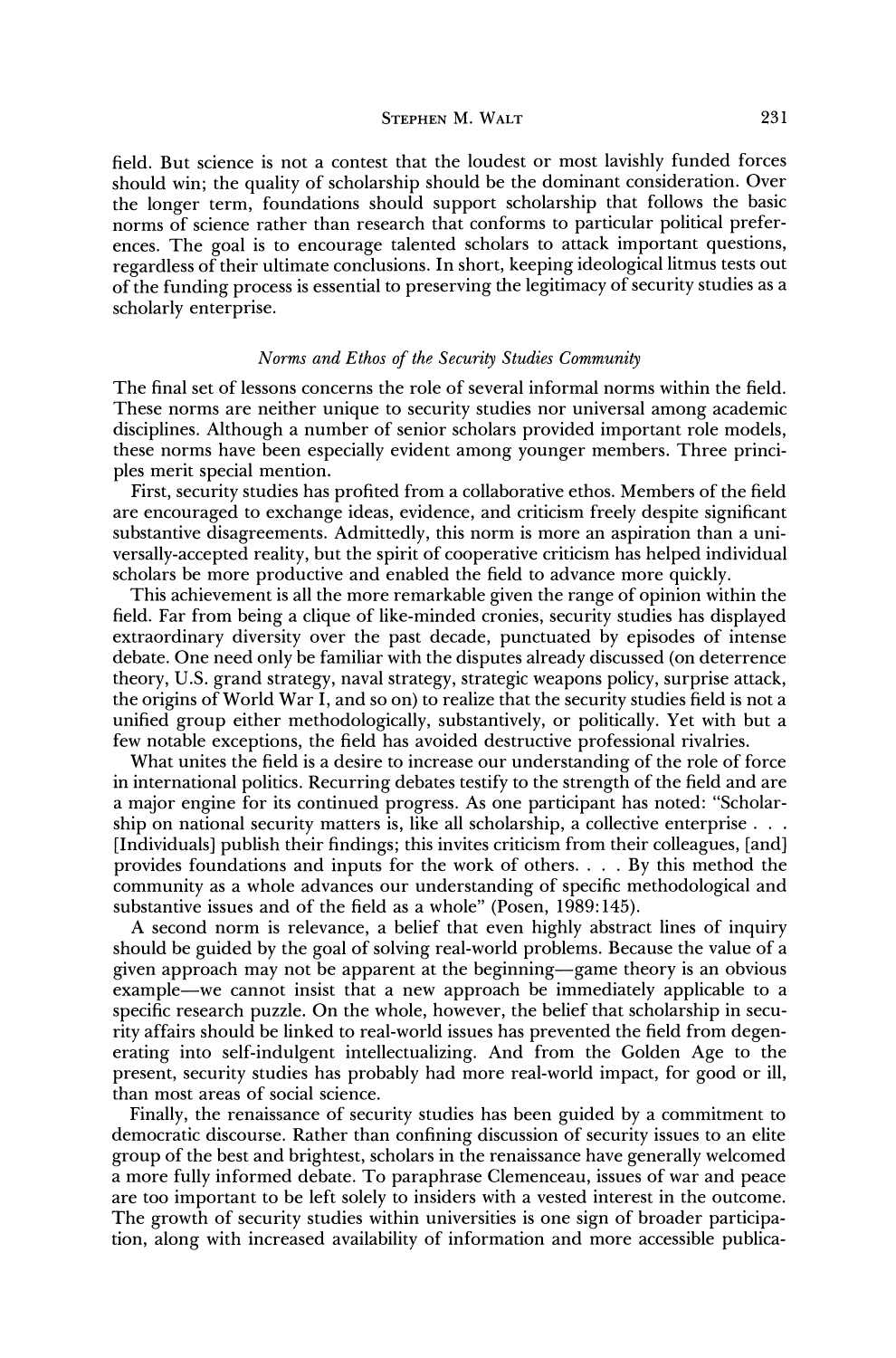tions for interested citizens. Although this view is by no means universal, the renaissance of security studies has been shaped by the belief that a well-informed debate is the best way to avoid the disasters that are likely when national policy is monopolized by a few self-interested parties.

Viewed as a whole, therefore, the renaissance of security studies has been a valuable development for international relations. As we are entering an era where new security problems will arise and new strategies for dealing with them will be required, the importance of security studies is manifest. If participants observe the norms that have guided the field in recent years and if adequate research support remains available, prospects for continued advances are good. And if future work both builds upon and challenges the results of the recent renaissance, that will be convincing evidence of the continued health of the field.

#### **References**

- ACHEN, C., AND D. SNIDAL (1989) Rational Deterrence Theory and Comparative Case Studies. World Politics 41:143-69.
- ADAMS, G., AND D. GOLD (1987) Defense Spending and the Economy: Does the Defense Budget Make a Difference? Washington, DC: Center for Budget and Policy Priorities.
- AGRELL, W. (1987) Offensive versus Defensive Military Strategy and Alternative Defense. Journal of Peace Research 24:75-85.
- AHFELDT, H. (1983) Defensive Verteidigung. Reinbek bei Hamburg: Rowohlt.
- ALLISON, G. (1971) Essence of Decision: Explaining the Cuban Missile Crisis. Boston: Little, Brown.
- ALTERNATIVE DEFENSE COMMISSION (1983) Defense without The Bomb. New York: Taylor and Francis.
- ART, R. (1968) The TFX Decision: McNamara and the Military. Boston: Little, Brown.
- ASHLEY, R. (1984) The Poverty of Neo-Realism. International Organization 38:225-86.
- BALL, D. (1981) Can Nuclear War Be Controlled? Adelphi Paper No. 169. London: International Institute of Strategic Studies.
- BALL, D., AND J. RICHELSON, EDS. (1986) Strategic Nuclear Targeting. Ithaca, NY: Cornell University Press.
- BEARD, E. (1976) Developing the ICBM: a Study in Bureaucratic Politics. New York: Columbia University Press.
- BEN-HORIN, Y., AND B. R. POSEN (1981) Israel's Strategic Doctrine. Research Memorandum R-2845-NA. Santa Monica, CA: The RAND Corporation.
- BENEDICT, K. (1989) Funding Peace Studies: A Perspective from the Foundation World. In Peace Studies: Past and Future, edited by G. A. Lopez. The Annals of the American Academy of Political and Social Science 504:90-97.
- BETTS, R. (1977) Soldiers, Statesmen and Cold War Crises. Cambridge, MA: Harvard University Press.
- BETTS, R. (1982) Surprise Attack. Washington, DC: Brookings Institution.
- BETTS, R. (1983) Conventional Strategy: New Critics, Old Choices. International Security 7:140-62.
- BETTS, R. (1985) Conventional Deterrence: Predictive Uncertainty and Policy Confidence. World Politics 37:153-79.
- BETTS, R. (1987) Nuclear Blackmail and Nuclear Balance. Washington, DC: Brookings Institution.
- BIDDLE, S. (1988) The European Conventional Balance: A Reinterpretation of the Debate. Survival  $30:99 - 121.$
- BLACKABY, F., AND T. OHLSON (1982) Military Expenditures and the Arms Trade: Problems of Data. Bulletin of Peace Proposals 13:291-308.
- BLAINEY, G. (1988) The Causes of War. New York: Free Press.
- BLAIR, B. G. (1985) Strategic Command and Control: Redefining the Nuclear Threat. Washington: Brookings Institution.
- BLUMENTHAL, S. (1986) The Rise of the Counter-Establishment: From Conservative Ideology to Political Power. New York: Times Books.
- BORDEN, W. (1946) There Will Be No Time. New York: Macmillan.
- BOULDING, K. (1978) Stable Peace. Austin: University of Texas Press.
- BRACKEN, P. (1983) The Command and Control of Nuclear Forces. New Haven, CT: Yale University Press.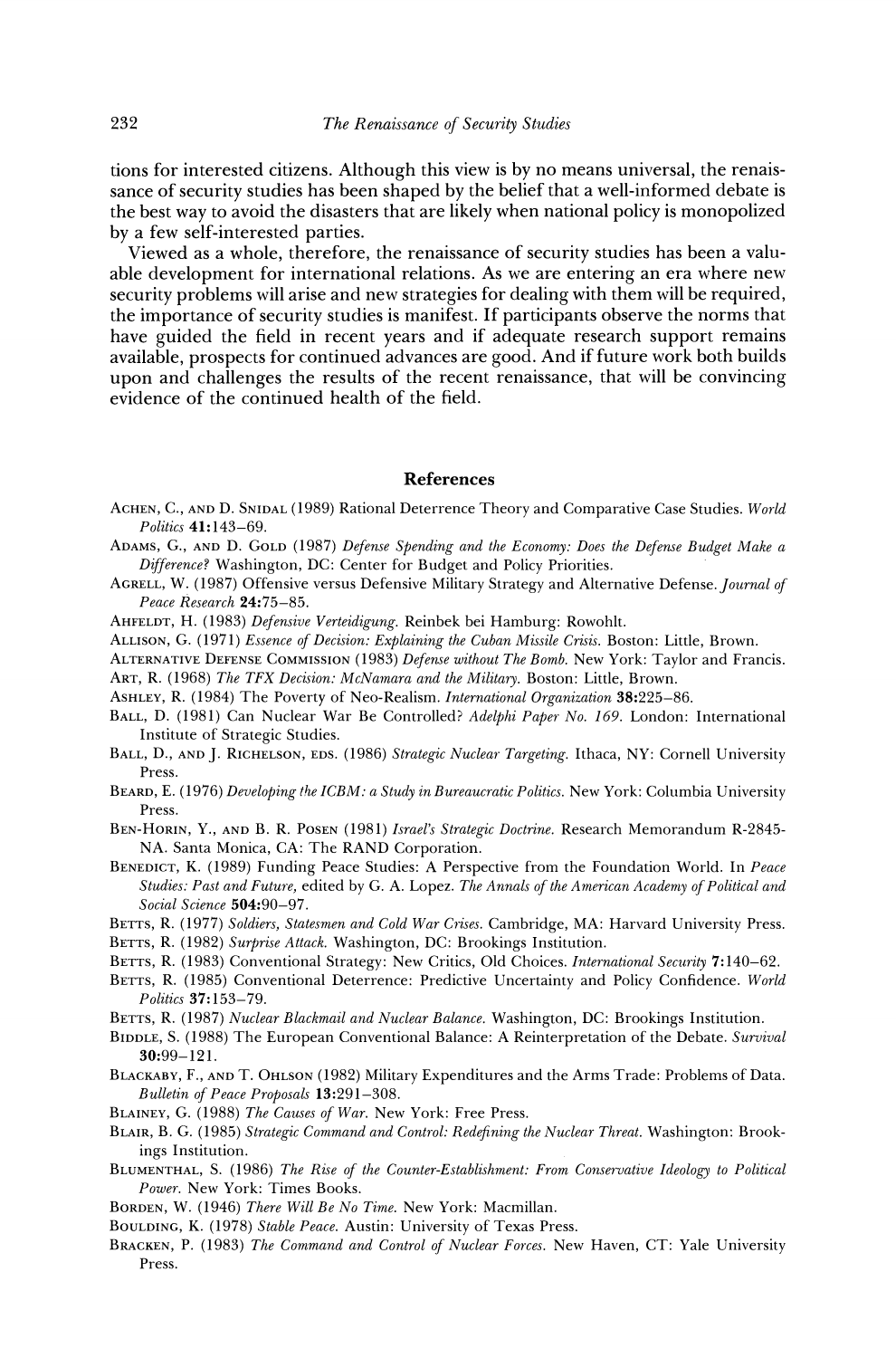- BRENNAN, D., ED. (1961) Arms Control, Disarmament and National Security. New York: George Braziller. BRODIE, B. (1946) The Absolute Weapon. New York: Harcourt, Brace.
- BRODIE, B. (1959) Strategy in the Missile Age. Princeton, NJ: Princeton University Press.
- BRODIE, B. (1966) Escalation and the Nuclear Option. Princeton, NJ: Princeton University Press.
- BROOKS, L. (1986) Naval Power and National Security: The Case for the Maritime Strategy. International Security 11:58-88.
- BROWN, M. (1989) The U.S. Manned Bomber and Strategic Deterrence in the 1990s. International Security 14:5-46.
- BROWN, N. (1989) Climate, Ecology and International Security. Survival 31:519-32.
- BRZOSKA, M. (1981) The Reporting of Military Expenditures. Journal of Peace Research 18:261-75.
- BUENO DE MESOUITA, B. (1981) The War Trap. New Haven, CT: Yale University Press.
- BULL, H. (1961) The Control of the Arms Race. London: Weidenfeld and Nicolson.
- BULL, H. (1968) Strategic Studies and Its Critics. World Politics 20:593-605.
- BUNDY, M. (1988) Danger and Survival: Choices About the Bomb in the First Fifty Years. New York: Random House.
- BUZAN, B. (1983) Peoples, States and Fear: The National Security Problem in International Relations. Chapel Hill: University of North Carolina Press.
- CALDICOTT, H. (1984) Missile Envy: The Arms Race and Nuclear War. New York: William Morrow.
- CALLEO, D. (1987) Beyond American Hegemony: The Future of the Western Alliance. New York: Basic Books.
- CARTER, A. (1984) Directed Energy Missile Defense in Space. Washington, DC.: U.S. Congress, Office of Technology Assessment.
- CARTER, A., J STEINBRUNER, AND C. ZRAKET, EDS. (1987) Managing Nuclear Operations. Washington, DC: Brookings Institution.
- CHAN, S. (1984) Mirror, Mirror on the Wall . . . Are the Democratic States More Pacific? Journal of Conflict Resolution 28:617-48.
- CLODFELTER, M. (1989) The Limits of Air Power: The American Bombing of Vietnam. New York: The Free Press.
- COCHRAN, T., W. ARKIN, AND M. HOENIG (1984) Nuclear Weapons Databook I: U.S. Nuclear Forces and Capabilities. Cambridge, MA: Ballinger Publishers.
- COHEN, E. (1988) Toward Better Net Assessment: Rethinking the European Conventional Balance. International Security 13:50-89.
- COHEN, W. I. (1990) At the State Dept., Historygate. New York Times, May 8:A29.
- CONGRESSIONAL BUDGET OFFICE (1977) Assessing the NATO/Warsaw Pact Military Balance. Washington, DC: U.S. Government Printing Office.
- COOPER, R. N. (1968) The Economics of Interdependence: Economic Policy in the Atlantic Community. New York: McGraw-Hill.
- COOK, M., AND J. COHEN (1990) How Television Sold the Panama Invasion. Extra! 3:1, 3-8.
- DANCE, E. H. (1960) History the Betrayer: A Study in Bias. London: Hutchinson.
- DAVID, S. (1989) Why the Third World Matters. International Security 14:50-85.
- DAVIS, L. E., AND W. SCHILLING (1973) All You Ever Wanted to Know About MIRV and ICBM Calculations But Were Not Cleared to Ask. Journal of Conflict Resolution 17:207-42.
- DER DERIAN, J., AND M. SHAPIRO, EDS. (1989) International/Intertextual Relations: The Boundaries of Knowledge and Practice in World Politics. Lexington, MA: Lexington Books.
- DESCH, M. (1989) The Keys that Lock Up the World: Identifying American Interests in the Periphery. International Security 14:86-121.
- Downs, G. W. (1989) The Rational Deterrence Debate. World Politics 41:225-37.
- DOWNS, G. W., AND D. ROCKE (1990) Tacit Bargaining, Arms Races, and Arms Control. Ann Arbor: University of Michigan Press.
- DOYLE, M. (1986) Liberalism and World Politics. American Political Science Review 80:1151-70.
- EDEN, L., AND S. MILLER, EDS. (1989) Nuclear Arguments: Understanding the Strategic Nuclear Arms and Arms Control Debates. Ithaca, NY: Cornell University Press.
- ELLSBERG, D. (1961) The Crude Analysis of Strategic Choices. American Economic Review 51:472-78.
- ENTHOVEN, A., AND K. W. SMITH (1971) How Much is Enough?: Shaping the Defense Program, 1961-1969. New York: Harper and Row.
- EPSTEIN, J. (1981) Soviet Vulnerabilities in Iran and the RDF Deterrent. International Security 6:126-58.
- EPSTEIN, J. (1983-84) Horizontal Escalation: Sour Notes on a Recurrent Theme. International Security.  $8:19-31$ .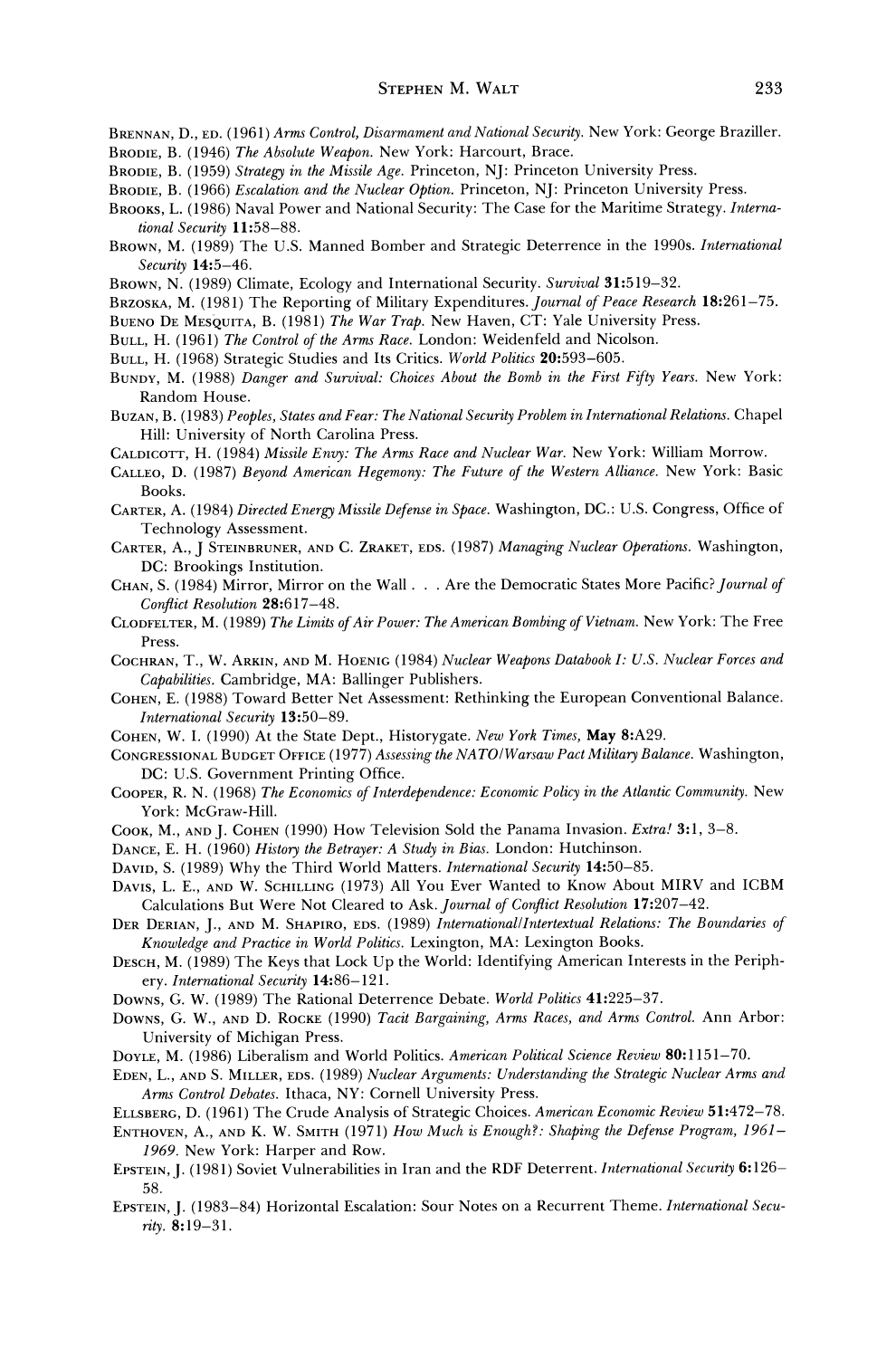- EPSTEIN, J. (1987) The 1988 Defense Budget. Washington, DC: Brookings Institution.
- EPSTEIN, J. (1989) The 3:1 Rule, the Adaptive Dynamic Model, and the Future of Security Studies. International Security 13:90-127.
- ETZIONI, A. (1962) The Hard Way to Peace: A New Strategy. New York: Collier Books.
- EVANGELISTA, M. (1988) Innovation and the Arms Race: How the United States and the Soviet Union Develop New Military Technologies. Ithaca, NY: Cornell University Press.
- FALLOWS, J. (1982) National Defense. New York: Vintage Press.
- FINLAYSON, J. A., AND D. HAGLUND (1987) Whatever Happened to the Resource War? Survival  $29:403 - 15.$
- FISCHER, R. L. (1976) Defending the Central Front: The Balance of Forces. Adelphi Paper No. 127. London: International Institute for Strategic Studies.
- FLANAGAN, S. (1988) Non-Provocative and Civilian-Based Defense. In Fateful Visions: Avoiding Nuclear Catastrophe, edited by J. S. Nye, G. Allison, and A. Carnesale, pp. 93-109. Cambridge, MA: Ballinger Publishers.
- FREEDMAN, L. (1989) The Evolution of Nuclear Strategy, 2nd ed. New York: St. Martin's Press.
- FRIEDBERG, A. (1980) A History of U.S. Strategic 'Doctrine'—1945 to 1980. Journal of Strategic Studies  $3:37 - 71.$
- FRIEDBERG, A. (1988) The Weary Titan: Britain and the Experience of Relative Decline, 1895–1905. Princeton, NJ: Princeton University Press.
- FRIEDBERG, A. (1989) The Political Economy of American Strategy. World Politics 41:381-406.
- GADDIS, J. L. (1982) Strategies of Containment: A Critical Appraisal of Postwar American National Security Policy. New York: Oxford University Press.
- GADDIS, J. L. (1987) Expanding the Data Base: Historians, Political Scientists, and the Enrichment of Security Studies. International Security 12:3-21.
- GADDIS, J. L. (1990) New Conceptual Approaches to the Study of U.S. Foreign Relations: Interdisciplinary Perspectives. Diplomatic History 14:405-23.
- GANSLER, J. (1982) The Defense Industry. Cambridge, MA: MIT Press.
- GANSLER, J. (1989) Affording Defense. Cambridge, MA: MIT Press.
- GATES, D. (1987) Area Defence Concepts: The West German Debate. Survival 29:301-17.
- GEORGE, A. L. (1979) Case Studies and Theory Development: The Method of Structured, Focused Comparison. In Diplomacy: New Approaches in Theory, History and Policy, edited by P. G. Lauren, pp. 43-68. New York: The Free Press.
- GEORGE, A. L., AND R. SMOKE (1974) Deterrence in American Foreign Policy: Theory and Practice. New York: Columbia University Press.
- GEORGE, A. L., AND R. SMOKE (1989) Deterrence and Foreign Policy. World Politics 41:170-82.
- GEORGE, A. L., P. FARLEY, AND A. DALLIN (1988) U.S.-Soviet Security Cooperation: Achievements, Failures, Lessons. New York: Oxford University Press.
- GILPIN, R. (1975) U.S. Power and the Multinational Corporation: The Political Economy of Foreign Direct Investment. New York: Basic Books.
- GLASER, C. (1990) Analyzing Strategic Nuclear Policy. Princeton, NJ: Princeton University Press.
- GOCHMAN, C., AND A. SABROSKY (1990) Prisoners of War?: Nation-States in the Modern Era. Lexington, MA: D.C. Heath.
- GRAHAM, D. (1983) The Non-Nuclear Defense of Cities: The High Frontier Space-Based Defense Against ICBM Attack. Cambridge, MA: Abt Books.
- GRAY, C. (1979) Nuclear Strategy: The Case for a Theory of Victory. International Security 4:54-87.
- GRAY, C. (1982) Strategic Studies and Public Policy: The American Experience. Lexington: University Press of Kentucky.
- GRAY, C. (1988) The Geopolitics of Super Power. Lexington: University Press of Kentucky.
- GREEN, P. (1966) Deadly Logic: The Theory of Nuclear Deterrence. Columbus: Ohio State University Press.
- GREEN, P. (1968) Science, Government and the Case of RAND: A Singular Pluralism. World Politics  $20:301-26$ .
- GRIECO, J. (1990) Cooperation Among Nations: Europe, America and Non-Tariff Barriers to Trade. Ithaca, NY: Cornell University Press.
- HALPERIN, M. (1974) Bureaucratic Politics and Foreign Policy. Washington, DC: The Brookings Institution.
- HANDEL, M. (1973) Israel's Political-Military Doctrine. Cambridge, MA: Center for International Affairs, Harvard University.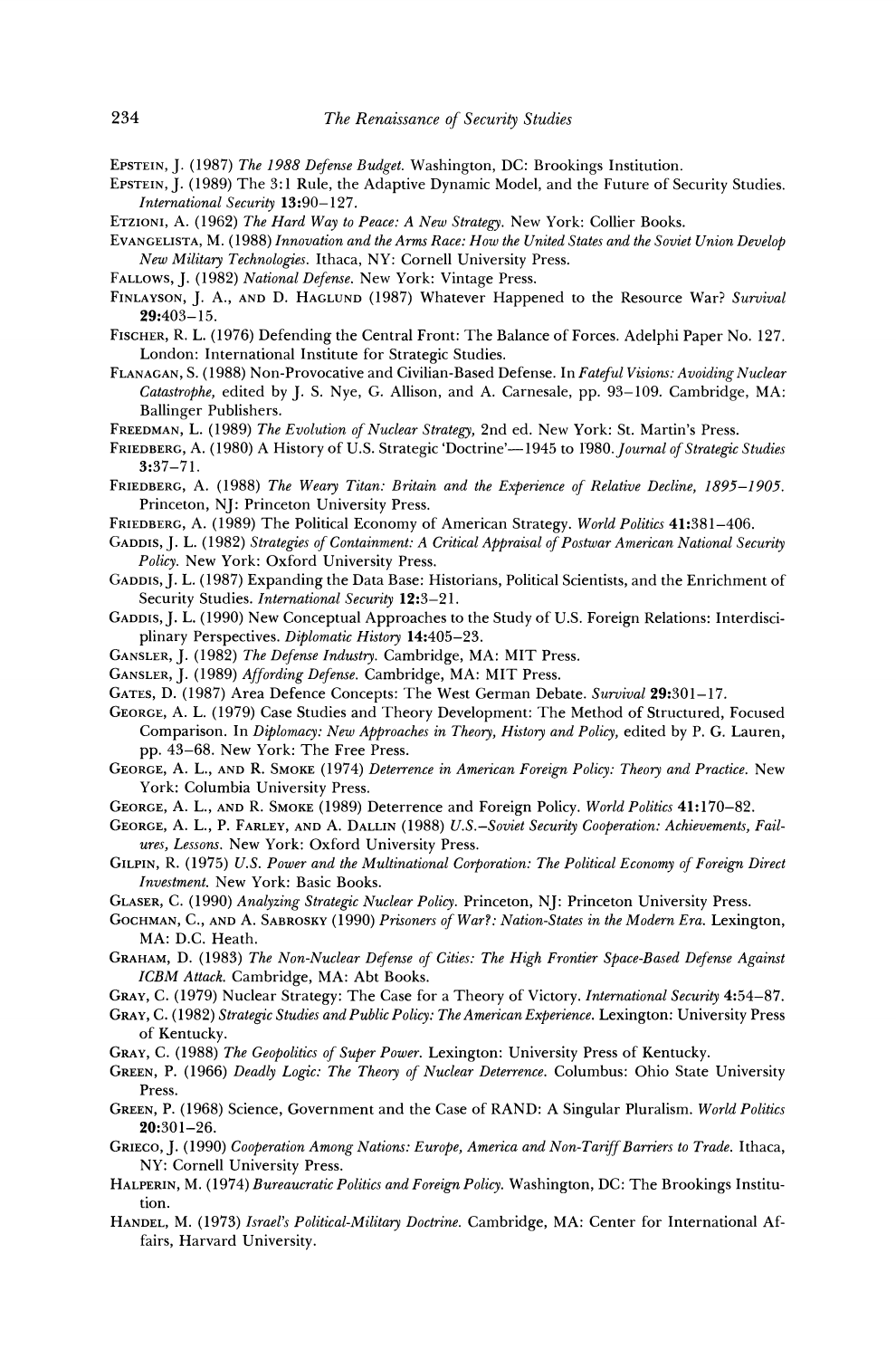- HERTSGAARD, M. (1988) On Bended Knee: The Press and the Reagan Presidency. New York: Farrar, Straus, Giroux.
- HOAG, M. (1961) On Stability in Deterrent Races. World Politics 13:505-27.
- HOFFMANN, S. (1990) A Plan for a New Europe. The New York Review of Books, Jan. 18:18-21.
- HOLSTI, O. (1972) Crisis, Escalation, War. Montreal: McGill-Queen's University Press.
- HOWARD, M. (1984) Men Against Fire: Expectations of War in 1914. International Security 9:41-57.
- HUNTINGTON, S. (1957) The Soldier and the State: The Theory and Practice of Civil-Military Relations. Cambridge, MA: Harvard University Press.
- HUNTINGTON, S. (1961) The Common Defense: Strategic Programs and National Politics. New York: Columbia University Press.
- HUNTINGTON, S. (1982) The Renewal of Strategy. In The Strategic Imperative: New Policies for American Security, edited by S. Huntington, pp. 1-52. Cambridge, MA: Ballinger Publishing.

HUNTINGTON, S. (1988-89) The U.S.-Decline or Renewal? Foreign Affairs 67:76-96.

- НUTH, P. (1988) Extended Deterrence and the Prevention of War. New Haven, CT: Yale University Press.
- HUTH, P., AND B. RUSSETT (1990) Testing Deterrence Theory: Rigor Makes a Difference. World Politics 42:466-501.
- International Institute For Strategic Studies (ISS) (annual) The Military Balance. London: IISS.
- [ERVIS, R. (1976) Perception and Misperception in International Politics. Princeton, NJ: Princeton University Press.
- JERVIS, R. (1978) Cooperation Under the Security Dilemma. World Politics 30:167-214.
- JERVIS, R. (1979) Deterrence Theory Revisited. World Politics 31:289-324.
- JERVIS, R. (1983) Security Regimes. In International Regimes, edited by S. Krasner, pp. 173-94. Ithaca, NY: Cornell University Press.
- JERVIS, R. (1984) The Illogic of American Nuclear Strategy. Ithaca, NY: Cornell University Press.
- JERVIS, R. (1989) The Meaning of the Nuclear Revolution: Statecraft and the Prospect of Armageddon. Ithaca, NY: Cornell University Press.
- JERVIS, R., R. N. LEBOW, AND J. STEIN (1985) Psychology and Deterrence. Baltimore, MD: Johns Hopkins University Press.
- JERVIS, R., J. LEDERBERG, R. NORTH, S. ROSEN, J. STEINBRUNER, AND D. ZINNES (1986) The Field of National Security Studies: Report to the National Research Council. Washington, DC: National Research Council.
- JOHNSON, R. (1989) The Persian Gulf in U.S. Strategy: A Skeptical View. International Security  $14:122-60.$
- КАНN, H. (1960) On Thermonuclear War. Princeton, NJ: Princeton University Press.
- KAHN, H. (1965) On Escalation: Metaphors and Scenarios. New York: Praeger.
- KAM, E. (1988) Surprise Attack: The Victim's Perspective. Cambridge, MA: Harvard University Press.
- KAPLAN, F. (1983) The Wizards of Armageddon. New York: Simon and Schuster.
- KAUFMANN, W. W., ED. (1956) Military Policy and National Security. Princeton, NJ: Princeton University Press.
- KAYSEN, C. (1990) Is War Obsolete? A Review Essay. International Security 14:42–63.
- KENNEDY, P. (1987) The Rise and Fall of the Great Powers: Economic Power and Military Conflict, 1500-2000. New York: Random House.
- KEOHANE, R. O. (1984) After Hegemony: Cooperation and Discord in the World Political Economy. Princeton, NJ: Princeton University Press.
- KEOHANE, R. O. (1988) International Institutions: Two Approaches. International Studies Quarterly  $32:379 - 96.$
- KEOHANE, R. O. (1990) Correspondence. International Security 15:192-194.
- KEOHANE, R. O., AND J. S. NYE (1972) Transnational Relations and World Politics. Cambridge, MA: Harvard University Press.
- KEOHANE, R. O., AND J. S. NYE (1977) Power and Interdependence: World Politics in Transition. Boston: Little, Brown.
- KISSINGER, H. (1957) Nuclear Weapons and Foreign Policy. New York: Harper and Row.
- KNORR, K., AND T. READ, EDS. (1962) Limited Strategic War. New York: Praeger.
- KOTZ, N. (1988) Wild Blue Yonder: Money, Politics and the B-1 Bomber. Princeton, NJ: Princeton University Press.
- KREPINEVICH, A. F. (1986) The Army and Vietnam. Baltimore, MD: Johns Hopkins University Press.
- KULL, S. D. (1988) Minds at War: Nuclear Reality and the Inner Conflicts of Defense Policymakers. New York: Basic Books.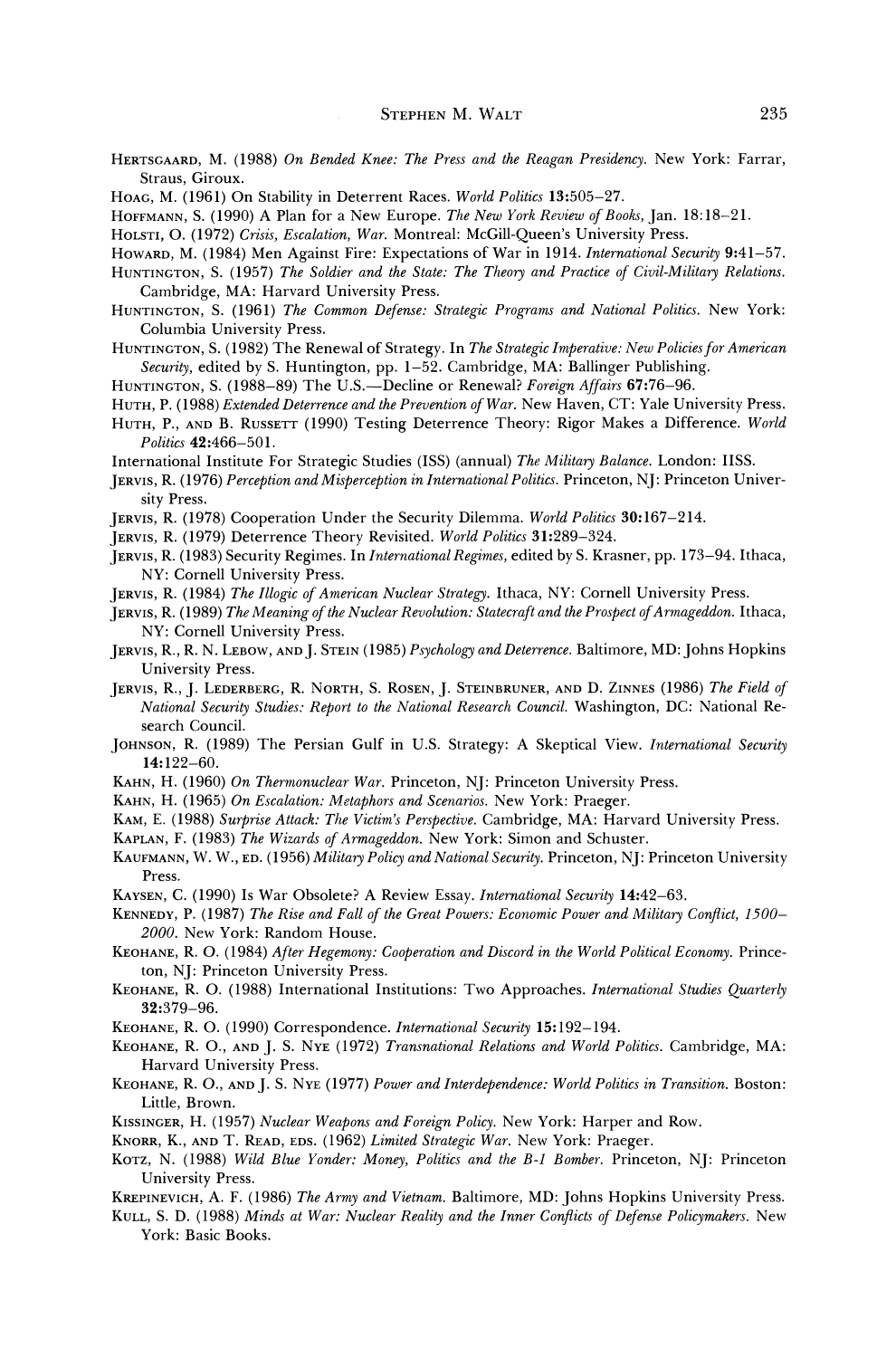- КUNIHOLM, B. R. (1990) Foreign Relations, Public Relations, Accountability, and Understanding. Perspectives  $28:1, 11-12.$
- Кирснам, С. (1989а) Defense Spending and Economic Performance. Survival 31:447-61.
- KUPCHAN, C. (1989b) Setting Conventional Force Requirements: Roughly Right or Precisely Wrong? World Politics 41:536-78.
- KURTH, J. (1971) A Widening Gyre: The Logic of American Weapons Procurement. Public Policy 19:373-404.
- LAKATOS, I. (1970) Falsification and the Methodology of Scientific Research Programmes. In Criticism and the Growth of Knowledge, edited by I. Lakatos and A. Musgrave, pp. 91-196. Cambridge, MA: Cambridge University Press.
- LAKE, D. (1987) Power and the Third World: Toward a Realist Political Economy of North-South Relations. International Studies Quarterly 31:217-34.
- LAPID, Y. (1989) The Third Debate: On the Prospects of International Theory in A Post-Positivist Era. International Studies Quarterly 33:235-54.
- LEBOW, R. N. (1981) Between Peace and War: The Nature of International Crisis. Baltimore, MD: Johns Hopkins University Press.
- LEBOW, R. N. (1988) Interdisciplinary Research and the Future of Peace and Security Studies. Political Psychology 9:507-25.
- LEBOW, R. N., AND J. G. STEIN (1989) Rational Deterrence Theory: I Think, Therefore I Deter. World Politics 41:208-24.
- LEBOW, R. N., AND J. G. STEIN (1990) Deterrence: The Elusive Dependent Variable. World Politics **42:**336-69.
- LEFFLER, M. P. (1984) The American Conception of National Security and the Beginnings of the Cold War, 1945–48. American Historical Review 89:346–400.
- LEVITE, A. (1987) Intelligence and Strategic Surprises. New York: Columbia University Press.
- LEVY, J. (1984) The Offensive/Defensive Balance in Military Technology: A Theoretical and Historical Analysis. International Studies Quarterly 28:219-38.
- LEVY, J. (1988) Domestic Politics and War. In The Origins and Prevention of Major War, edited by R. Rotberg and T. Raab, pp. 79-99. Cambridge: Cambridge University Press.
- LEVY, J. (1990) The Causes of War: A Review of Theories and Evidence. In Behavior, Society and Nuclear War, Vol. I, edited by P. Tetlock et al., pp. 209-333. New York: Oxford University Press.
- LUTTWAK, E. (1976) The Grand Strategy of the Roman Empire: From the First Century A.D. to the Third. Baltimore, MD: Johns Hopkins University Press.
- LUTTWAK, E. (1980–81) The Operational Level of War. International Security 5:61-79.
- LYNN-JONES, S. (1985) A Quiet Success for Arms Control: Preventing Incidents at Sea. International Security 9:154-84.
- LYNN-JONES, S. (1986) Detente and Deterrence: Anglo-German Relations, 1911-1914. International Security 11:121-50.
- MAJESKI, S., AND D. SYLVAN (1984) Simple Choices and Complex Calculations: A Critique of The War Trap. Journal of Conflict Resolution 28:316-40.
- МАКО, W. (1983) U.S. Ground Forces and the Defense of Central Europe. Washington, DC: Brookings Institution.
- MANDELBAUM, M. (1988) The Fate of Nations: The Search for National Security in the 19th and 20th Centuries. Cambridge: Cambridge University Press.
- MAOZ, Z. (1989) Joining the Club of Nations: Political Development and International Conflict, 1816-1976. International Studies Quarterly 33:199-231.
- MAOZ, Z., AND N. ABDOLALI (1989) Regime Types and International Conflict, 1816-1976. Journal of Conflict Resolution 33:3-36.
- MARTIN, L. (1980) The Future of Strategic Studies. Journal of Strateg studies 3:91-99
- MAULL, H. (1984) Energy, Minerals and Western Security. Baltimore, MD: Johns Hopkins University Press.
- MAY, M., G. BING, AND J. STEINBRUNER (1988) Strategic Arms Reductions. Washington, DC: Brookings Institution.
- MCNAUGHER, T. (1989) New Weapons, Old Politics: America's Military Procurement Muddle. Washington, DC: Brookings Institution.
- MCNEILL, W. H. (1982) The Pursuit of Power: Technology, Armed Force and Society since A.D. 1000. Chicago: University of Chicago Press.
- MEARSHEIMER, J. (1981-82) Maneuver, Mobile Defense, and the NATO Central Front. International Security 6:104-22.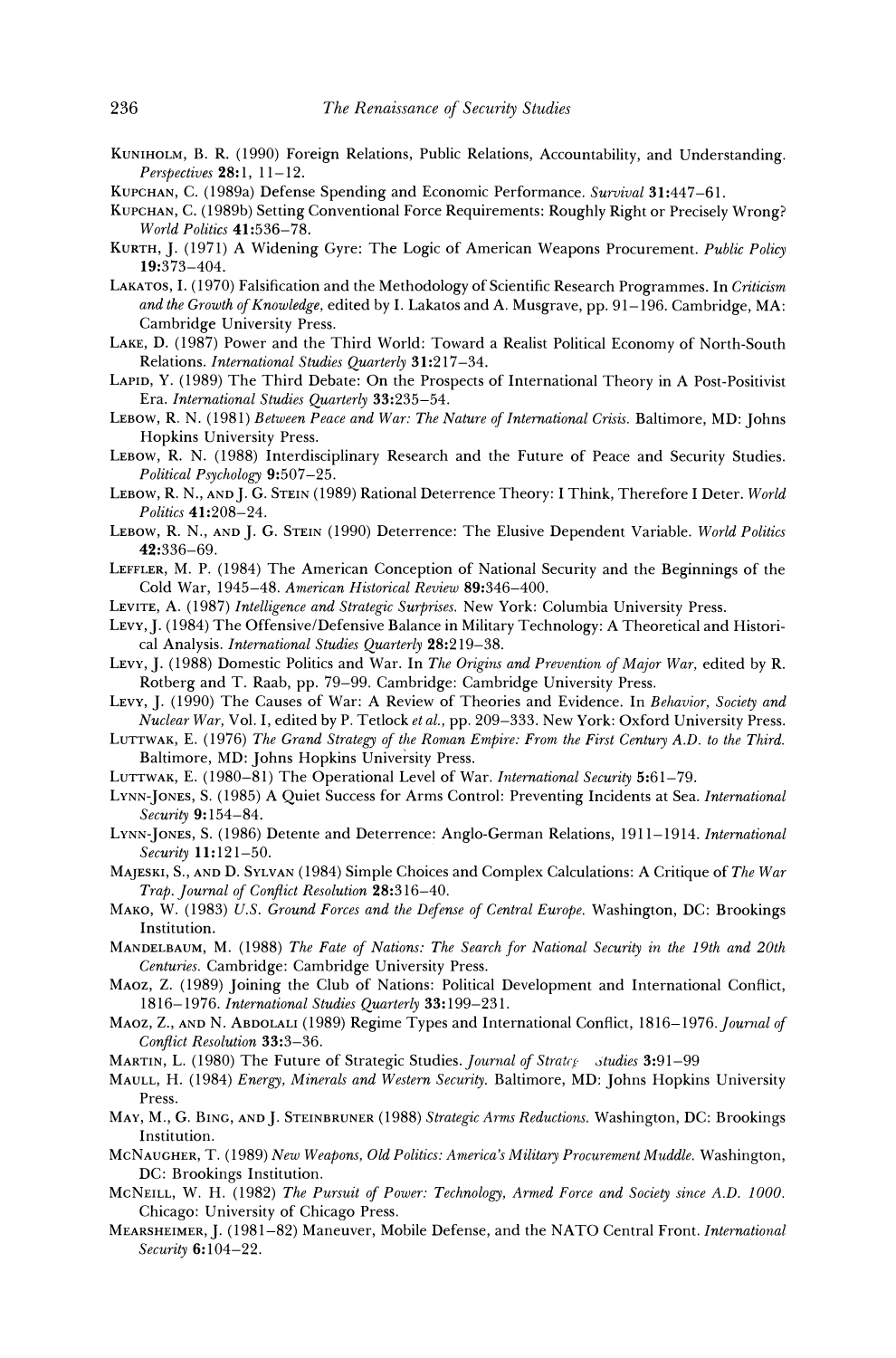MEARSHEIMER, J. (1983) Conventional Deterrence. Ithaca, NY: Cornell University Press.

- MEARSHEIMER, J. (1986) A Strategic Misstep: The Maritime Strategy and Deterrence in Europe. International Security 11:3-57.
- MEARSHEIMER, J. (1989) Assessing the Conventional Balance: The 3:1 Rule and Its Critics. International Security 13:54-89.
- MEARSHEIMER, J. (1990) Back to the Future: Instability in Europe After the Cold War. International Security 15:5-56.
- MILLER, S., AND S. VAN EVERA, EDS. (1986) The Star Wars Controversy. Princeton, NJ: Princeton University Press.
- MORGAN, D. (1981) Conservatives: A Well-Financed Network. Washington Post January 4:A1,  $A14-15.$
- MORGENTHAU, H. J. (1966) The Purpose of Political Science. In A Design For Political Science, edited by J. C. Charlesworth, pp. 63-79. Philadelphia: American Academy of Political and Social Science.

MORGENTHAU, H. J. (1969) A New Foreign Policy for the United States. New York: Praeger.

- MORGENTHAU, H. J. (1970) Truth and Power: Essays of a Decade, 1960–1970. New York: Praeger.
- MORSE, E. (1970) The Transformation of Foreign Policies: Modernization, Interdependence, and Externalization. World Politics 22:371-92.
- MUELLER, J. (1989) Retreat From Doomsday: The Obsolescence of Major War. New York: Basic Books.
- NYE, J. S. (1987) Nuclear Learning and U.S.-Soviet Security Regimes. International Organization 41:371-402.
- NYE, J. S. (1988) Neorealism and Neoliberalism. World Politics 40:235-51.
- NYE, J. S. (1990) Bound to Lead: The Changing Nature of American Power. New York: Basic Books.
- NYE, J. S., AND S. LYNN-JONES (1988) International Security Studies: A Report of A Conference on the State of the Field. International Security 12:5-27.
- O'NEILL, B. (1989) Game Theory and the Study of the Deterrence of War. In Perspectives on Deterrence, edited by P. C. Stern, R. Axelrod, R. Jervis, and R. Radner, pp. 134–56. New York: Oxford University Press.
- OLSON, M., AND R. ZECKHAUSER (1966) An Economic Theory of Alliances. Review of Economics and Statistics. 48:266-79.
- ORME, J. (1987) Deterrence Failures: A Second Look. International Security 11:96-124.
- Oscoon, R. E. (1957) Limited War: The Challenge to American Strategy. Chicago: University of Chicago Press.
- Oscoop, C. E. (1962) An Alternative to War or Surrender. Urbana: University of Illinois Press.
- OYE, K. A., ED. (1986) Cooperation Under Anarchy. Princeton, NJ: Princeton University Press.
- PAPE, R. (1990) Coercive Airpower in the Vietnam War. International Security 15:103-46.
- POSEN, B. R. (1982) Inadvertent Nuclear War?: Escalation and NATO's Northern Flank. International Security 7:28-54.
- POSEN, B. R. (1984) The Sources of Military Doctrine: France, Britain and Germany Between the World Wars. Ithaca, NY: Cornell University Press.
- POSEN, B. R. (1984-85) Measuring the European Conventional Balance: Coping with Complexity in Threat Assessment. International Security 9:47-88.
- POSEN, B. R. (1989) Correspondence. International Security 13:144-160.
- POSEN, B. R., AND S. VAN EVERA (1987) Reagan Administration Defense Policy: Departure from Containment. In Eagle Resurgent: The Reagan Era in American Foreign Policy, edited by K. Oye, R. Lieber, and D. Rothchild, pp. 75-114. Boston: Little, Brown.
- POWELL, R. (1990) Nuclear Deterrence Theory: The Search for Credibility. Cambridge: Cambridge University Press.
- QUESTER, G. (1977) Offense and Defense in the International System. New York: John Wiley and Sons.
- QUESTER, G. (1989) International Security Criticisms of Peace Research. In Peace Studies: Past and Future, edited by G. A. Lopez, pp. 98–105. The Annals of the American Academy of Political and Social Science, 504.
- RAY, J. L. (1990) The Abolition of Slavery and the End of International War. International Organization 43:405-39.
- RICHARDSON, L. F. (1960) Statistics of Deadly Quarrels. Chicago: University of Chicago Press.
- ROCK, S. (1989) Why Peace Breaks Out: Great Power Rapprochement in Historical Perspective. Chapel Hill: University of North Carolina Press.
- ROSEN, S. P. (1982) Vietnam and the American Theory of Limited War. International Security 7:83-113.
- ROSENAU, J. (1976) In Search of Global Patterns. New York: The Free Press.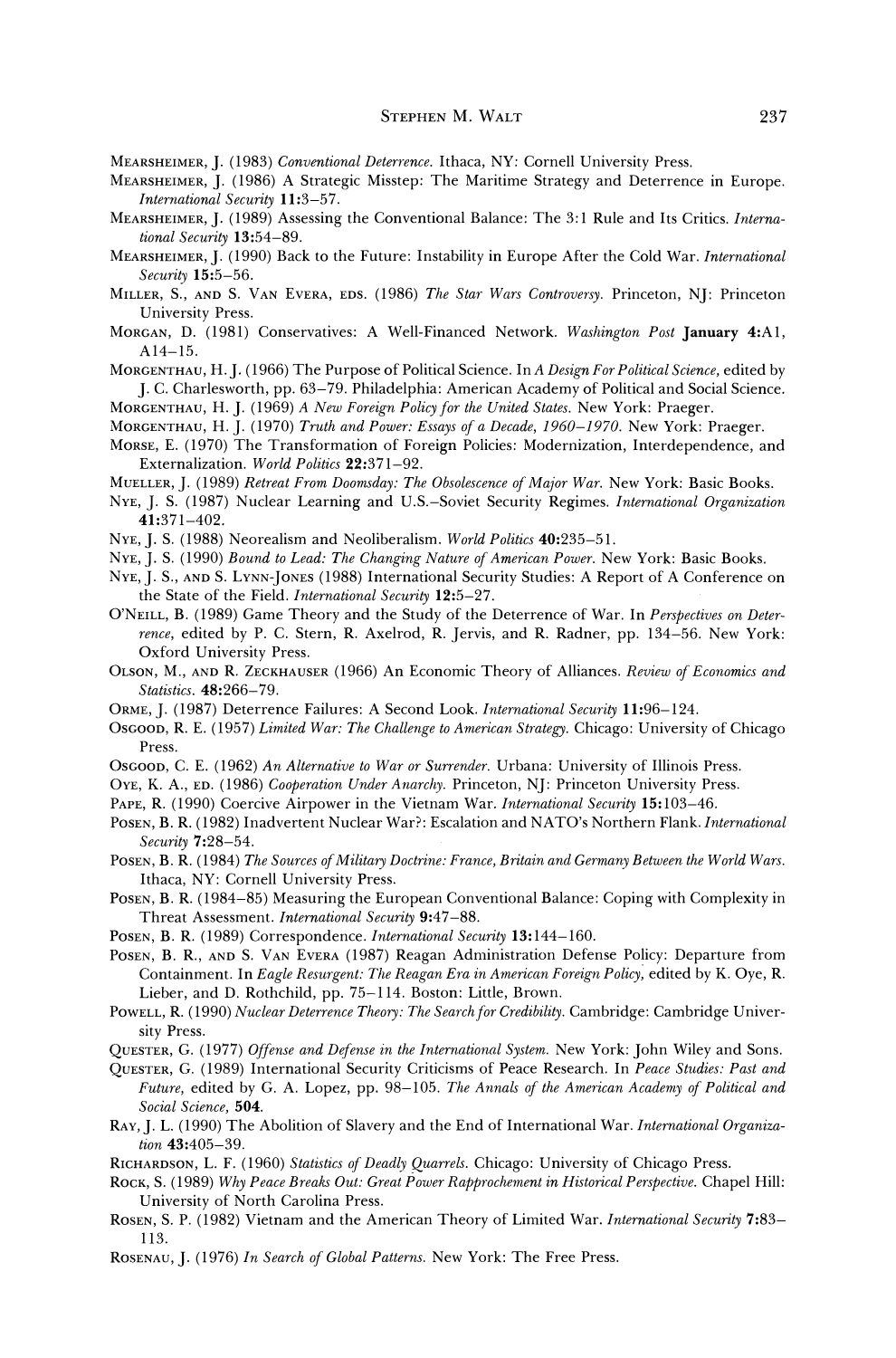- ROSENBERG, D. A. (1979) American Atomic Strategy and the Hydrogen Bomb Decision. Journal of American History 60:1003-44.
- ROSENBERG, D. A. (1983) The Origins of Overkill: Nuclear Weapons and American Strategy, 1945– 1960. International Security 7:3-71.
- SAGAN, S. D. (1985) Nuclear Alerts and Crisis Management. International Security 9:99-139.
- SAGAN, S. D. (1986) 1914 Revisited: Allies, Offense, and Instability. International Security 11:151-75.
- SAGAN, S. D. (1989) Moving Targets: Nuclear Strategy and National Security. Princeton, NJ: Princeton University Press.
- SAPERSTEIN, A. (1987) An Enhanced Non-Provocative Defense in Europe: Attrition of Aggressive Armored Forces by Local Militaries. Journal of Peace Research 24:47-60.
- SCHELLING, T. C. (1960) The Strategy of Conflict. Cambridge, MA: Harvard University Press.
- SCHELLING, T. C. (1966) Arms and Influence. New Haven, CT: Yale University Press.
- SCHELLING, T. C., AND M. HALPERIN (1961) Strategy and Arms Control. New York: Twentieth Century Fund.
- SCHILLING, W. (1981) U.S. Strategic Nuclear Concepts in the 1970s: The Search for Sufficiently Equivalent Countervailing Parity. International Security 6:49-79.
- SCHILLING, W., P. HAMMOND, AND G. SNYDER (1962) Strategy, Politics and Defense Budgets. New York: Columbia University Press.
- SENGHAAS, D. (1972) Rustung und Militarismus. Frankfurt/Main: Suhrkamp.
- SHAFER, M. (1982) Mineral Myths. Foreign Policy 47:154-71.
- SHAFER, M. (1988) Deadly Paradigms: The Failure of U.S. Counterinsurgency Policy. Princeton, NJ: Princeton University Press.
- SHIMSHONI, J. (1988) Israel and Conventional Deterrence: Border Warfare from 1953 to 1970. Ithaca, NY: Cornell University Press.
- SHIMSHONI, J. (1990-91) Technology, Military Advantage, and World War I: A Case for Military Entrepreneurship. International Security 15:187-215.
- SINGER, J. D. (1962) Deterrence, Arms Control and Disarmament. Columbus: Ohio State University Press.
- SINGER, J. D. (1972) The "Correlates of War" Project: Interim Report and Rationale. World Politics  $24:243 - 70.$
- SINGER, J. D. (1976) An Assessment of Peace Research. International Security 1:118-37.
- SMALL, M., AND J. D. SINGER (1976) The War-Proneness of Democratic Regimes, 1816–1965. Jerusalem Journal of International Relations 1:50-69.
- SMITH, B. (1966) The RAND Corporation: Case Study of a Non-Profit Advisory Corporation. Cambridge, MA: Harvard University Press.
- SMOKE, R. (1975) National Security Affairs. In Handbook of Political Science, Vol. 8, edited by F. Greenstein and N. Polsby, pp. 247-362. Reading, MA: Addison-Wesley.
- SMOKE, R. (1977) War: Controlling Escalation. Cambridge, MA: Harvard University Press.
- SNYDER, G. (1961) Deterrence or Defense. Princeton, NJ: Princeton University Press.
- SNYDER, G. (1984) The Security Dilemma in Alliance Politics. World Politics 36:461-95.
- SNYDER, G., AND P. DIESING. (1977) Conflict Among Nations: Bargaining, Decisionmaking and System Structure in International Crises. Princeton, NJ: Princeton University Press.
- SNYDER, J. (1984) The Ideology of the Offensive: Military Decisionmaking and the Disasters of 1914. Ithaca, NY: Cornell University Press.
- SNYDER, J. (1990) Avoiding Anarchy in the New Europe. International Security: 14:5-41.
- SNYDER, J. (1991) Myths of Empire: Domestic Politics and International Ambitions. Ithaca, NY: Cornell University Press.
- SOCIAL SCIENCE RESEARCH COUNCIL (SSRC) (1986) The Security Affairs Field: What Has It Achieved? Where Should It Go? New York: SSRC.
- Society of Historians of American Foreign Relations (SHAFR) (1990) Resolution on the Integrity of Foreign Relations of the United States Documentary History Volumes. SHAFR Newsletter 21:33-40.
- SPYKMAN, N. (1942) America's Strategy in World Politics: The United States and the Balance of Power. New York: Harper and Row.
- STEINBRUNER, J. (1974) The Cybernetic Theory of Decision: New Dimensions in Political Analysis. Princeton, NJ: Princeton University Press.
- STEINBRUNER, J. (1976) Beyond Rational Deterrence: The Struggle for New Conceptions. World Politics 28:223-42.
- STEINBRUNER, J. (1978) National Security and the Concept of Strategic Stability. Journal of Conflict Resolution 22:411-28.